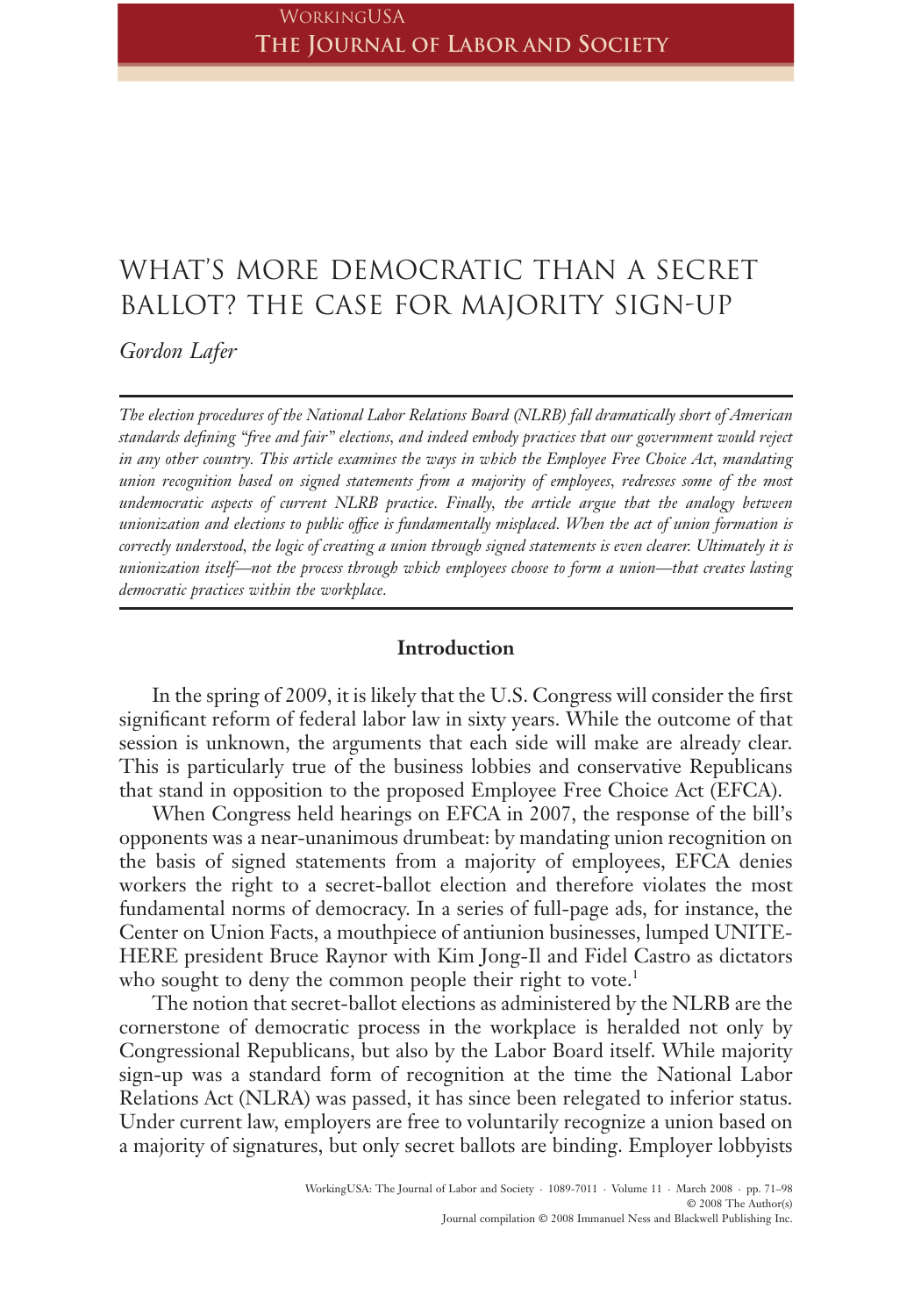regularly assert that the use of secret ballots makes NLRB elections the "gold standard" for determining workers' desire to form a union.<sup>2</sup>

Indeed, the Labor Board in 2007 issued a new set of restrictions on using signed statements even for voluntary recognition. Asserting "the superiority of Board-supervised secret ballot elections," the board explained that it sought to encourage the use of board elections rather than majority sign-up because the former "provide greater protection for employees' statutory right of free choice."3 While this ruling imposes significant restrictions on majority sign-up, it is likely that the board will consider yet further restrictions in future cases.

Thus, the claim that secret ballots constitutes the "gold standard" of union recognition is at the heart of critical debates in Congress, at the Labor Board, and likely in the federal courts.

## *What Makes Elections Democratic?*

The assertion that the NLRB system embodies the core values of democratic process rests on one fact: that board elections end in a secret ballot. Many defenders of the current NLRB system implicitly suggest that as long as an election ends in a secret ballot, whatever comes before must be fair. Indeed, this is the argument of the current Labor Board, which has argued that even if an antiunion employer has "a one-sided advantage to exert pressure on its employees throughout each workday of an election campaign," this is mitigated by the fact that "an employee's expression of choice is exercised by casting a ballot in private."4

From the Founders to the present, the American democratic tradition fundamentally rejects this view. While secret ballots are required in voting for elected representatives, there are an equally critical series of standards that must be met in the lead-up to the election for a vote to be deemed democratic. Indeed, the U.S. government regularly condemns elections in other countries as undemocratic even when there is no doubt that they ended in a secret-ballot election because they violated these other norms. Among these are the right to free speech for both candidates and voters, equal access to voters for all competing parties, equal access to the media, voters' freedom from economic coercion, and timely enactment of the voters' will. Without these guarantees, secret-ballot elections become sham elections, exercises in simulating the superficial form of democracy while eviscerating its substance. All three members of the "Axis of Evil," for instance, have been able to maintain dictatorial rule despite the use of secret ballots. Even Saddam Hussein had secret ballots. The ease with which undemocratic rulers have been able to manipulate elections despite the use of secret ballots—through tactics such as one-party domination of the media or threats to the livelihoods of political opponents—highlights the importance of democratic standards governing the course of the election campaign as well as the moment of balloting.

Unfortunately, when measured against these standards, the NLRB election system fails to meet every single one of the principles used by the U.S. to define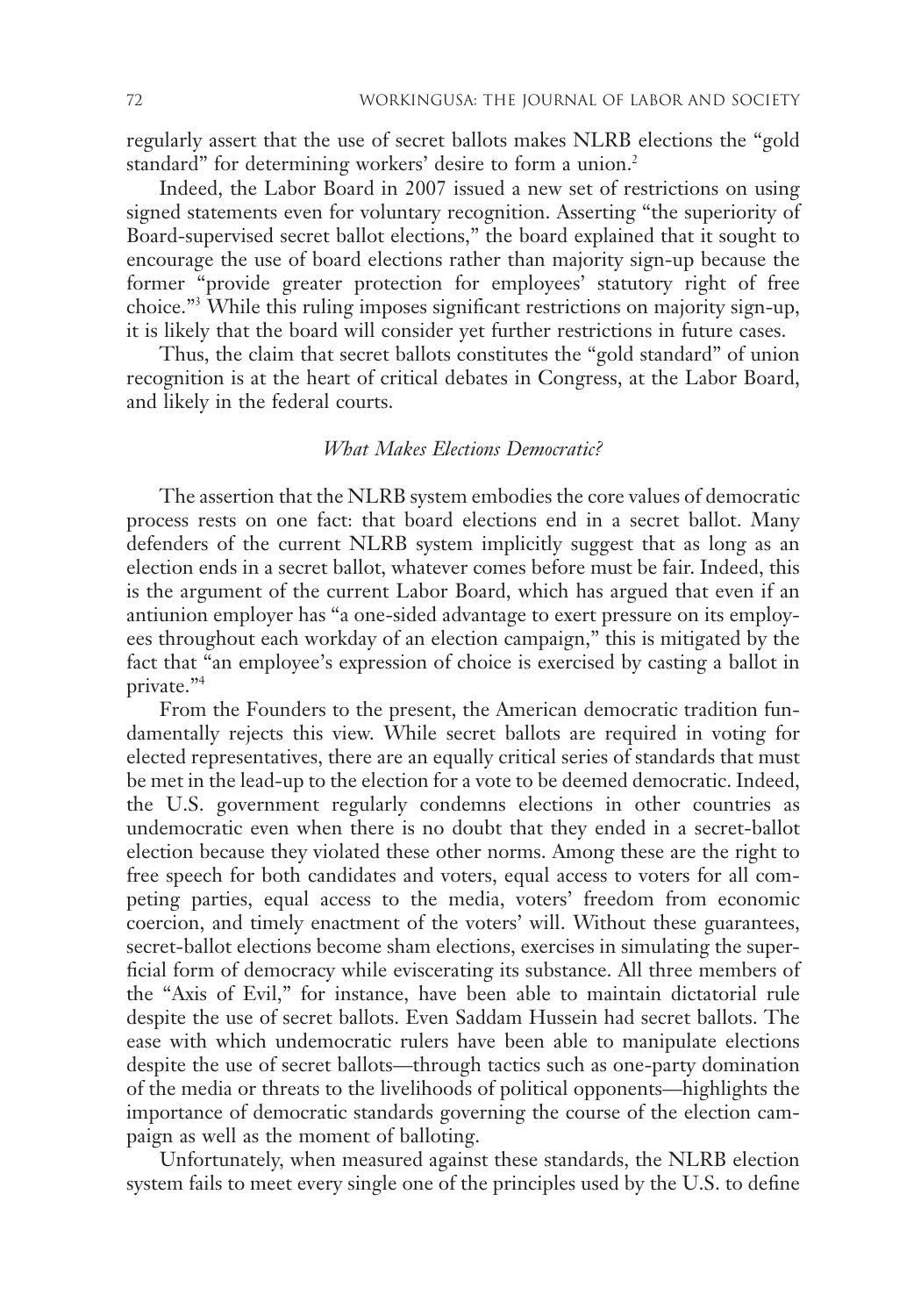"free and fair" elections, with the partial exception of the secret ballot. I have written elsewhere concerning the details of these standards and the failure of the NLRB to live up to them. I will not repeat that analysis here, except to note that the NLRB system fails to guarantee such fundamental standards as the right to free speech, equal access to the media, and protection of voters from economic coercion.

In what follows, I will briefly outline some of the most undemocratic aspects of NLRB elections and will then discuss the ways in which these may be remedied by mandating union recognition through majority sign-up. In the second section of the essay, I will examine the limitations of the analogy between union formation and elections to public office, and will suggest new ways of understanding the act of unionization and the logic of creating a union through public statements rather than secret ballots. Finally, I will address the ways in which majority sign-up furthers the goal of workplace democracy envisioned by the original authors of the Wagner Act. I believe that all three parts of this analysis point to the superiority of majority sign-up as a tool for advancing the principles of American democracy into the world of work.

## **What Makes NLRB Elections Undemocratic, and How Will Majority Sign-Up Remedy the NLRB System?**

Among the most common practices that render NLRB elections undemocratic, the first is unequal access to voter lists. In elections to public office, competing candidates must be given equal access to the voter rolls for their districts. In NLRB elections, by contrast, employers possess the full contact information of every worker from the day he or she is hired. But pro-union employees cannot get a copy of such lists until after an election has been scheduled and all legal maneuvers exhausted. As a result, the most recent federal commission to examine this issue concluded that on average, unions and prounion employees did not get a list of eligible voters until ten to twenty days before the vote.<sup>5</sup> If we imagine elections to Congress run on this basis—with one candidate given access to the list of eligible voters two years before the election, while the other received it only twenty days before the vote—no one would call this a "free and fair" election. And the fact that it might end in a secret ballot would in no way alter this judgment.

Beyond the unequal access to voter lists, federal labor law grants employers a series of extremely powerful one-sided privileges during the course of an election campaign. Antiunion managers are free to campaign against unionization all day long, any place in the workplace, while pro-union employees are banned from talking about the advantages of unionization except on break time. Management can cover the walls, rafters, and bulletin boards with antiunion messages while banning pro-union employees from doing likewise. Supervisors can distribute antiunion leaflets to every worker, at any time or any place, including while they are on the job; while pro-union employees can only distribute their handouts when both the giver and the recipient are on break time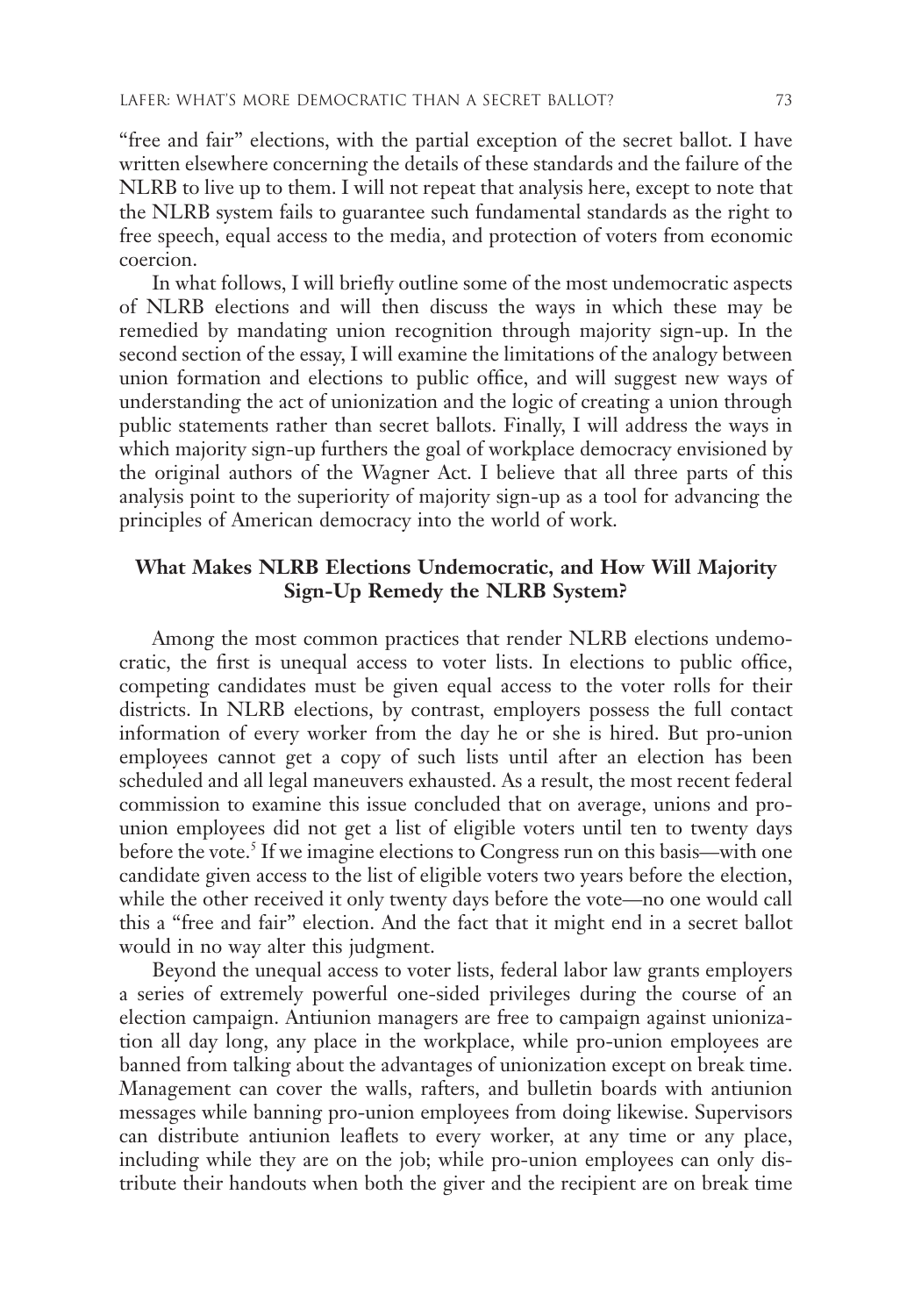and in a break area. Management can force employees to attend antiunion propaganda meetings in individual, small-group or mass settings as often as they like. Pro-union employees can be ordered to attend on the condition that they keep their mouths shut, and if they speak up anyway, they can be fired on the spot. Employers typically have supervisors take each of their subordinates aside for intensive one-on-one conversations in which the person with the most immediate control over one's livelihood stresses how destructive unionization would be. In these individual meetings as well as in larger groups, management is free to tell workers that they may lose their jobs as a result of unionization, to characterize union supporters as "troublemakers" or "the enemy within," and to warn employees that "an employee's family is dependent on his paycheck."<sup>6</sup> Each of these activities is prohibited in the course of elections to Congress or the presidency, but it is standard operating procedure under the NLRB.

#### *Majority Sign-Up as a Remedy for the NLRB's Shortcomings*

Upon learning of the NLRB's profoundly undemocratic election process, most observers' reaction is not to call for majority sign-up. It is, instead, to insist that NLRB procedures be brought into line with the norms of electoral democracy by requiring equal access to bulletin boards, equal ability to distribute leaflets, free speech rights for pro-union employees, and management neutrality in debates over unionization. There are significant legal challenges to such a vision—limiting the speech of supervisors would entail overturning a Supreme Court decision and requiring that union organizers have access to the workplace would challenge the private property rights of company owners—but the logic of such proposals is clear and compelling. By comparison, mandating recognition on the basis of majority sign-up is a much more modest proposal, which will leave unchanged many of the most egregious practices of the current NLRB system. Management will still be free to monopolize workplace media while maintaining tight restrictions on the distribution of pro-union information. Antiunion supervisors will still be able to force workers to attend mass one-sided propaganda meetings and to press the antiunion message in intimidating oneon-one meetings with their subordinates.

But mandating recognition by majority sign-up will eliminate several of the key undemocratic practices that now characterize NLRB elections. The best way to gauge the impact of majority sign-up may be by considering the reasons for which it is so vehemently opposed by management representatives. First, majority sign-up will go a long way toward solving the problem of unequal access to the list of eligible voters. It will still be the case that management has complete contact information that is denied to pro-union employees, who will still be forced to develop their own contact list through the cumbersome process of covertly speaking with fellow employees. It may still take months for the employees' list to be assembled. But the consequences of this delay will be far less damning than under the current system. In NLRB elections, pro-union employees typically get the list of eligible voters less than twenty days before the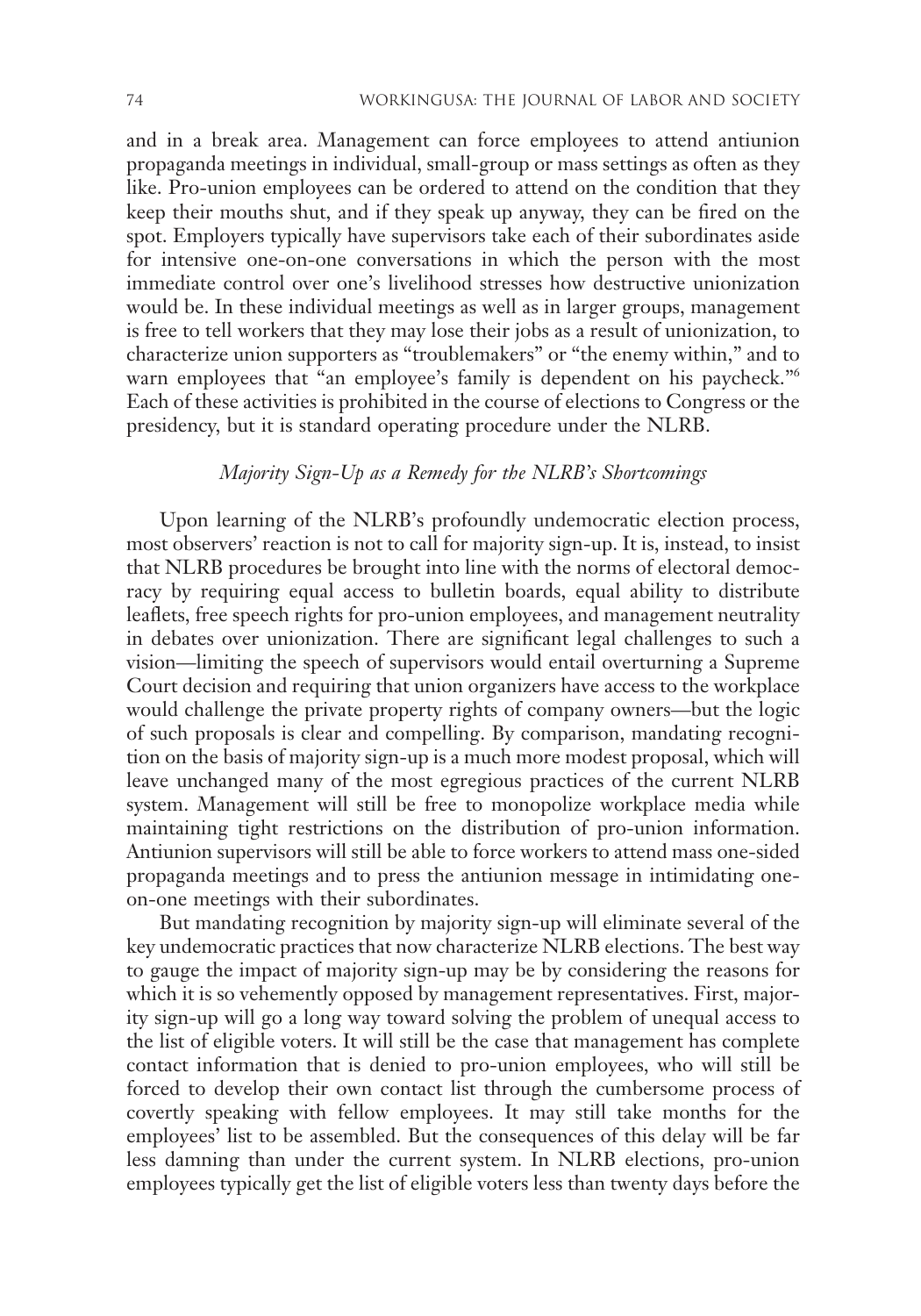vote and face an unwinnable scramble to contact coworkers within this compressed framework. With majority sign-up, workers are not up against a boardimposed deadline. They can take their time, making sure to speak with each employee as it becomes possible to contact them. Employees may still be bombarded with antiunion messages at the workplace. But by allowing workers to proceed at their own pace, majority sign-up means that a greater share of workers will be able to hear *both* sides of the issue before making a decision. Thus, majority sign-up provides at least a partial remedy to the inequality of access to voters established by the NLRB and thus allows for a more informed electorate and a more balanced discussion of the issues.

#### *Timing Is Everything: Delay and Depression as Management Campaign Strategies*

Second, majority sign-up allows employees rather than management to control the pace of their debate and decision making on the question of unionization. In elections for public office, every candidate seeks what George H. W. Bush called "The Big Mo" and carefully plots campaign events in order to have his or her support peak in the days leading up to the vote.<sup>7</sup> In NLRB elections, pro- and antiunion campaigners likewise seek to time their efforts in order to build to a peak of support just before the election. NLRB election dates, however, are subject to repeated delays, often the result of disingenuous legal maneuvers. While both sides have the right to file procedural objections, it is generally in the union's interest to have speedy elections and in management's interest to delay. Thus, it is a commonplace observation that while the union determines when an election campaign begins (by filing a petition), management determines when it ends.

Employer antiunion strategies largely depend on wearing workers down through a prolonged campaign of fear, intimidation, and tension that serve both to scare workers away from union support and to convince them that management is omnipotent and unionization therefore futile.<sup>8</sup> In an article entitled "Time Is On Your Side," the Jackson Lewis firm's newsletter advises employers that preelection legal maneuvers should be considered "an opportunity for the heat of the union's message to chill prior to the election."<sup>9</sup>

Common management strategy is simply to refuse to agree on anything related to the election process. Marty Levitt worked with one of the pioneering management attorneys of the 1970s, whose "specialty was delay tactics, for he understood that management would always win a war of attrition."10 Levitt explains that

[this attorney's] centerpiece technique, now a common strategy among management lawyers, was to challenge everything. He tried to take every challenge to a full hearing, then prolonged each hearing as much as he could. Finally he appealed every unfavorable decision.... Almost invariably [he] refused to work out agreements with the union on such issues... out-of-court agreements on matters of fact are meant to save court time and speed the legal process. But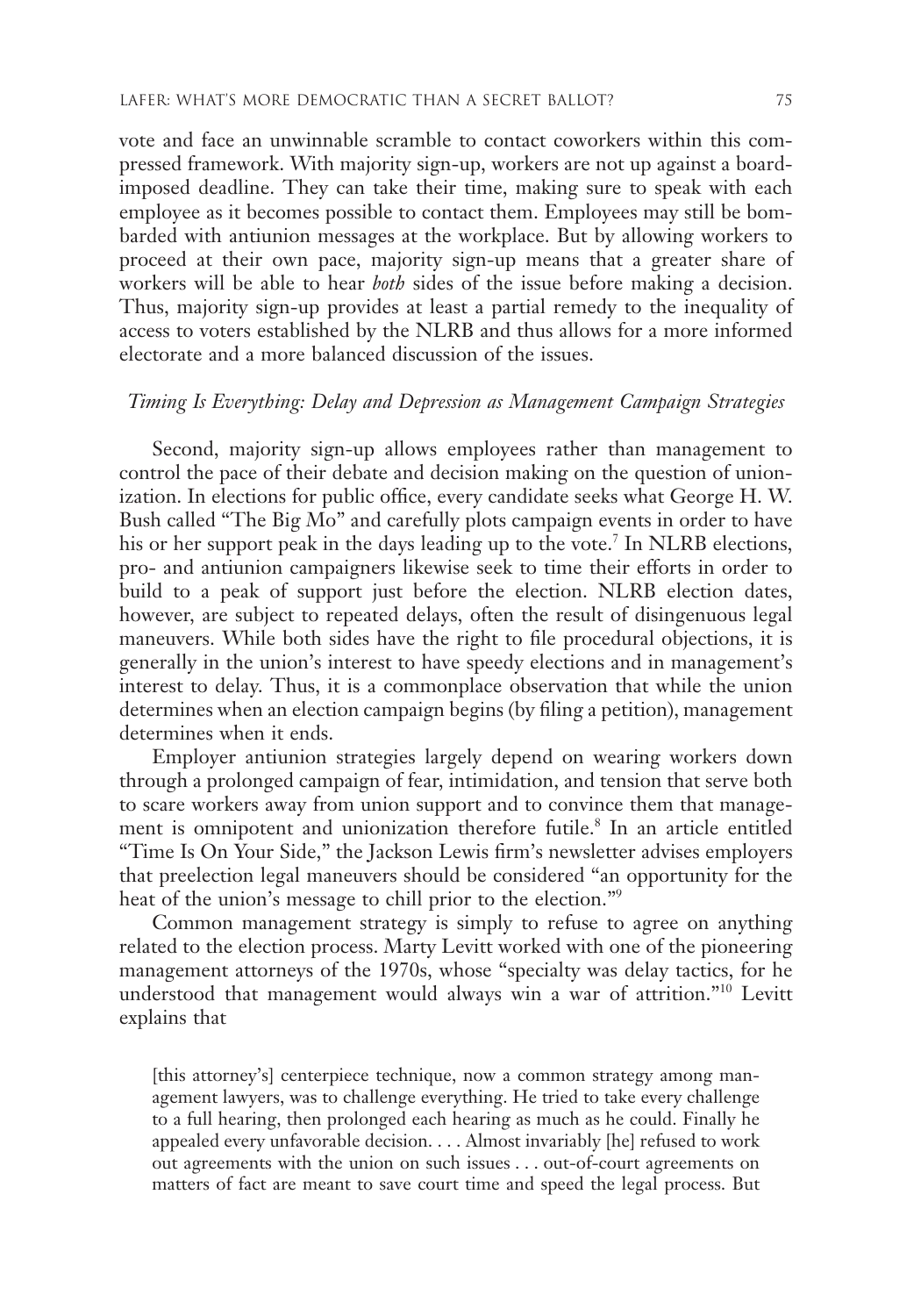such legal congeniality would short-circuit [his] strategy. He knew that if he could make the union fight drag on long enough, workers would lose faith, lose interest, lose hope.<sup>11</sup>

The Labor Board provides employers with multiple opportunities to engineer delays. "The company may dispute the jurisdiction of the NLRB, that the union is a labor organization, or that the proposed bargaining unit is appropriate," suggests one consultant.<sup>12</sup> Under federal law, the board is required to hold a hearing whenever any challenge is raised to any aspect of the election—no matter how trivial or ill founded. To argue that a given union is not a "labor organization," for instance—when the same union has already been recognized in scores of other elections—may appear to be patently disingenuous. Nevertheless, the board is powerless to ignore it. In 2002, for instance, EcoLab argued that the International Association of Machinists (IAM) was not a "labor organization" despite the union's having been recognized in employer contracts going back more than one hundred years. The board actually held a hearing on this question, ultimately concluding that the IAM is, in fact, a labor organization, but delaying the election by one month in order to settle this issue.<sup>13</sup>

The last federal commission to study this issue concluded that "many board hearings are held despite the absence of significant legal issues, simply because one of the parties seeks a tactical advantage" and called for "an end to frivolous election challenges."14

While manipulation of the election date would be troubling in any electoral system, it has even more profound ramifications in the workplace. The very act of contemplating unionization is an act of workers' pinning their hopes on the ability to come together in order to change management's behavior. A quick election makes change seem possible, whereas a long-delayed vote serves as an object lesson in the implacability of management and the weakness of collective action. As union buster Mart Levitt explains,

[t]he beauty of such legal tactics is that they are effective in damaging the union effort no matter which side prevails.... That kind of delay steals momentum from a union-organizing drive, which is greatly dependent on the emotional energy of its leaders and the sense of urgency among workers. By dragging a union through the plodding legal system, we showed workers that the labor organization was sluggish and inefficient, certainly not the quick fix they might have hoped it would be.<sup>15</sup>

Because the decision to form a union is so deeply shaped by employees' sense of their own collective power, the very fact of delay may impact the way people vote. Finally, even when a vote is ultimately scheduled, its timing is often the result of political manipulation. When the Labor Board first convenes a hearing to set the election groundrules, one of the issues that the two sides negotiate is the date of the election. Generally, management has the superior leverage in these discussions; because the union is anxious for a quick election, union representatives often give in on other aspects of the process. Management consultants urge their clients to schedule the vote for payday whenever possible,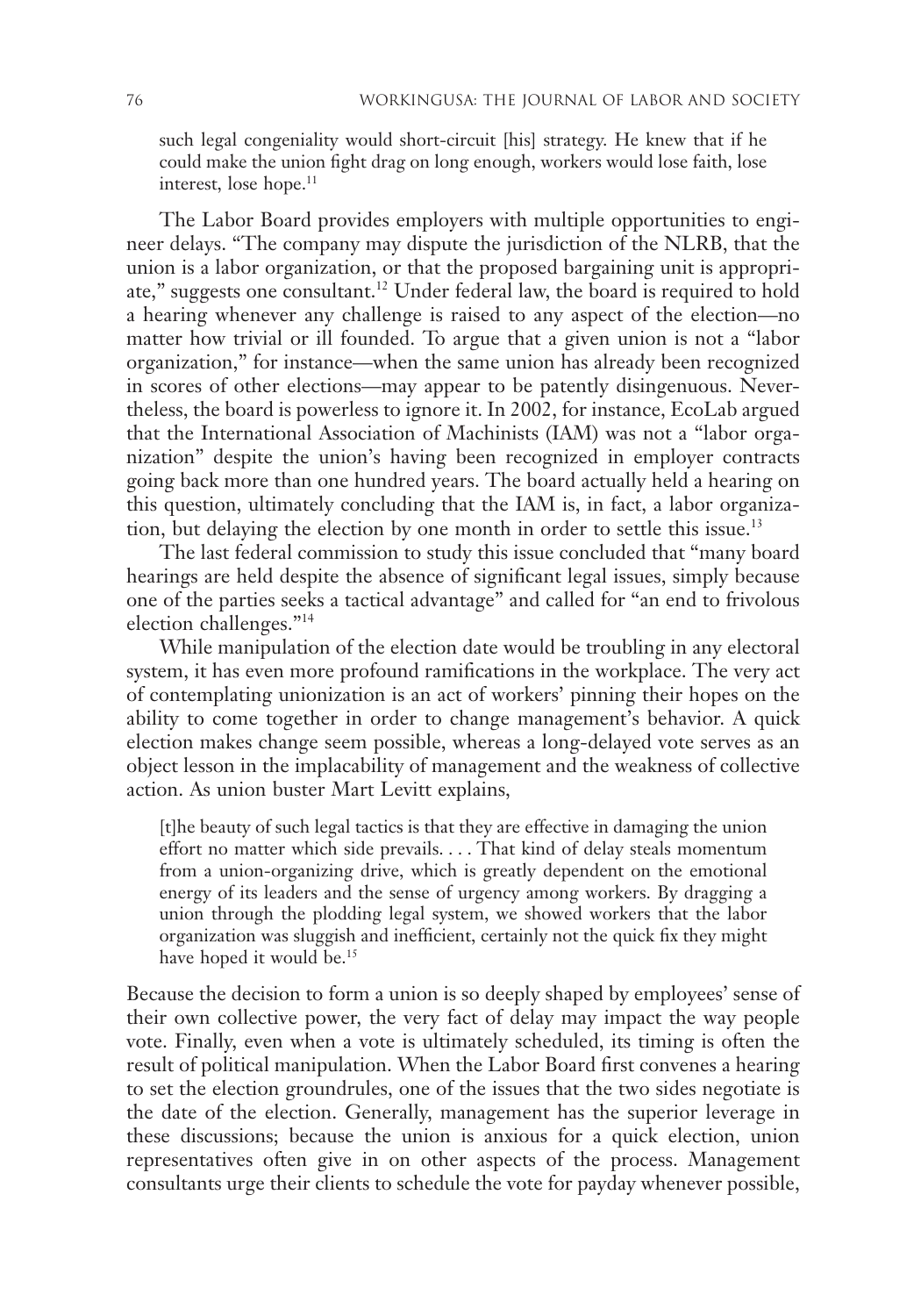so that workers will be grateful toward their employer and so the employer can have the last word of the campaign by distributing "Vote No" flyers with employee paychecks. Likewise, management typically seeks to hold the vote early in the morning, so that employers can host an antiunion dinner the night before, and union supporters will have no opportunity to rebut that message.<sup>16</sup> And always, Fridays are better than Mondays if one wants happy rather than disgruntled voters. Thus, the schedule of the election itself may be a product of management strategy—a partisan advantage that is, of course, never permitted in elections for public office.

Majority sign-up removes the incentive for frivolous legal delays as well as management's undue influence over the schedule of voting. By letting workers rather than management control the timing of the campaign, workers' debate, discussion, and decision making takes place on their own schedule, with momentum building or falling according to the natural pace of conversations and card signing rather than the artificial manipulation of delay tactics. One oftendiscussed proposal for reforming the NLRB is to require that elections be held on schedule, with legal objections heard after the voting is completed. Under this system, employers would still have the right to mount as many legal challenges as they like, and these would still have the potential to invalidate the election. But they would not serve to delay the vote date. Thus, issues of timing and momentum would not be manipulable by legal delaying tactics. This proposal has never been enacted. But a switch to recognition by majority sign-up would accomplish exactly this goal. Management might still file multiple legal objections to a bargaining unit definition, status of a labor organization, or any other aspect of the proposed union. However, the process of workers making their decisions and casting their ballots (in the form of signed cards) would all take place without delay. As a result, there would also be far less incentive to file frivolous motions.

#### *Election Day on Management's Premises*

One might think that even if the whole campaign leading up to an NLRB election is slanted toward management, at least election day itself must run the same as a normal election. After all, the act of voting itself seems straightforward—one enters a private booth, marks a ballot, and an impartial authority counts the votes. How much room for manipulation could there be? Unfortunately, the answer turns out to be much more than one might expect.

Physical control over the workplace affords management control over the campaign environment while voting is ongoing—which is why one party's headquarters can never serve as the voting site in elections to public office. In NLRB elections, the actual room in which workers cast their ballots is off-limits to campaigning. However, voters walk to the polls through rooms and hallways, past posters and bulletin boards that are all dominated by one-sided antiunion campaign propaganda. On election day, like all other days, antiunion supervisors may walk around the company, having mandatory one-on-one conversations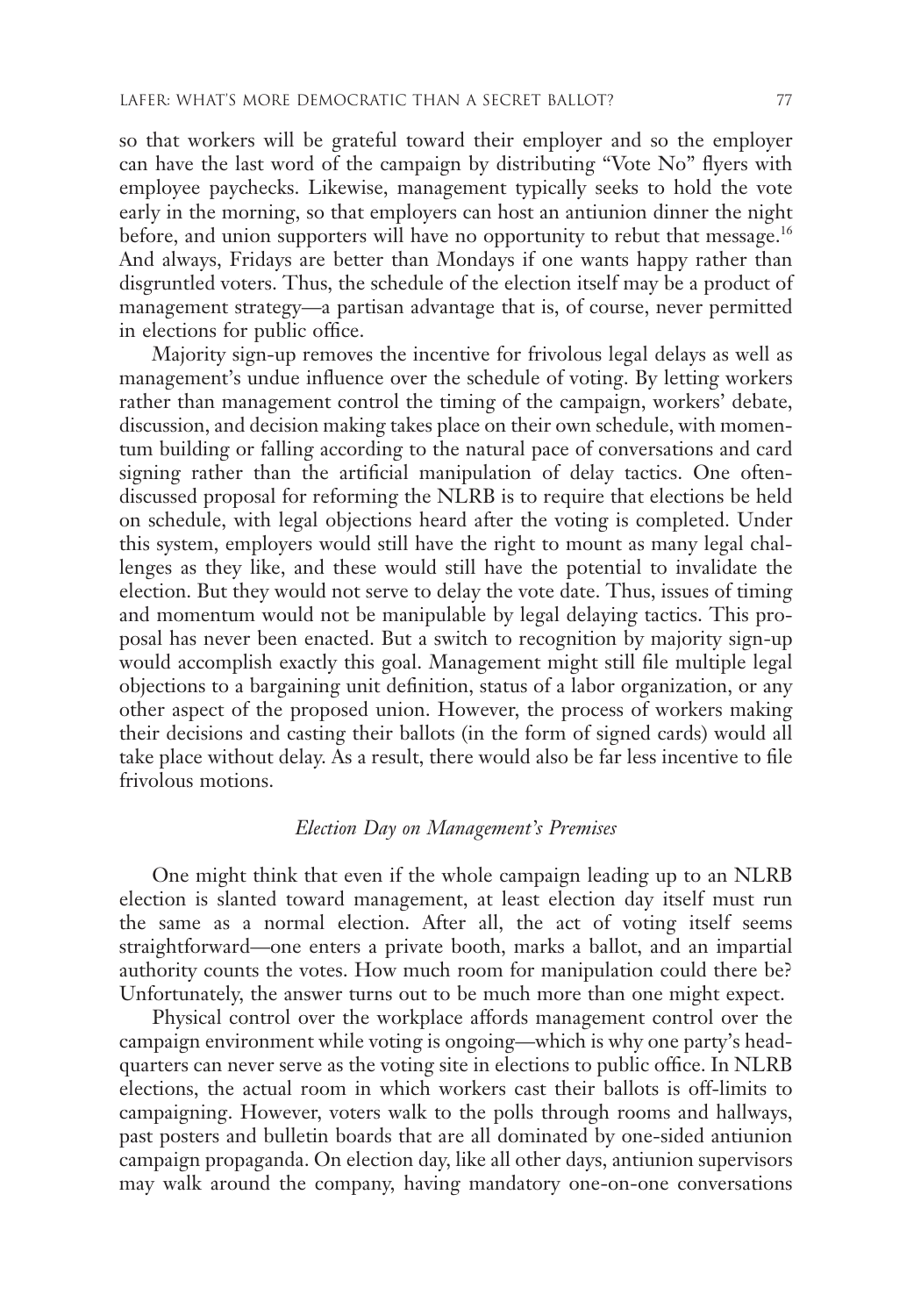with every voter; neither union representatives nor pro-union employees have the right to do likewise. Indeed, the Jackson Lewis attorneys urge employers to take care even regarding the union observers who, by law, must be allowed to monitor the balloting; they recommend that employers plan out a route for them, from the front door to the voting room, that will minimize exposure to employees, and make sure that they are escorted by a management representative in order to prevent them from engaging in the same type of conversations supervisors will be having all day.<sup>17</sup> Furthermore, controlling the polling site allows management to stage events that influence the environment in which voters cast ballots. In one case, for instance, an employer who had previously never had use of security guards, but who had campaigned on the notion that unionization would lead to violence, hired an armed guard (complete with guard dog) to patrol its property during election day—thus dramatizing the level of conflict and retribution that might result from a "yes" vote.<sup>18</sup>

Management consultants generally hold that a large turnout favors the antiunion side, and use control over the balloting site to guarantee partisan turnout. It is believed that union supporters are, by nature, more motivated to vote. If, as Cohen and Hurd's survey suggests, there is a large body of fencesitters who, above all, want to avoid conflict, it is likely that many of these employees would naturally avoid voting at all if given the chance. If they do vote, however, many are likely to vote "no" simply because they have been convinced that management is implacable, that the union cannot win real improvements, and therefore that a "yes" vote is a vote for continued conflict. Under these assumptions, management works hard to turn out the vote.<sup>19</sup> The fact that management can target slackers with repeated reminders to vote—under conditions where refusing to vote will be understood as an act of displeasing one's supervisor—is recognized by consultants as a crucial advantage.<sup>20</sup> Indeed, Jackson Lewis go so far as to advise employers that "a check of absentees should be made on the morning of the election, and transportation offered them."<sup>21</sup>

The Jackson Lewis advice points to the unique power of controlling the polling site. The ability to get an immediate list of employees who have not come in to work and arrange to ferry them in to vote is a power that only management has; pro-union employees have no equal right of access to electionday attendance sheets. The ability to monitor and follow up on voters with such exactitude is, again, a power that management has but union supporters do not. And, again, it is a power that no party would be permitted in a regular election. No polling place would ever be situated in Democratic or Republican headquarters; no party would ever be allowed unilateral access to the list of who had shown up to the voting place, nor unilateral ability to send partisan representatives to personally escort those who had not yet voted; nor, finally, could the turnout push come from a party that had both a highly partisan position and control over voters' financial future.

For all these reasons, it is unsurprising that management typically resists any suggestion that even a standard NLRB ballot should take place in a school, church or other neutral location off the company's premises. Likewise, manage-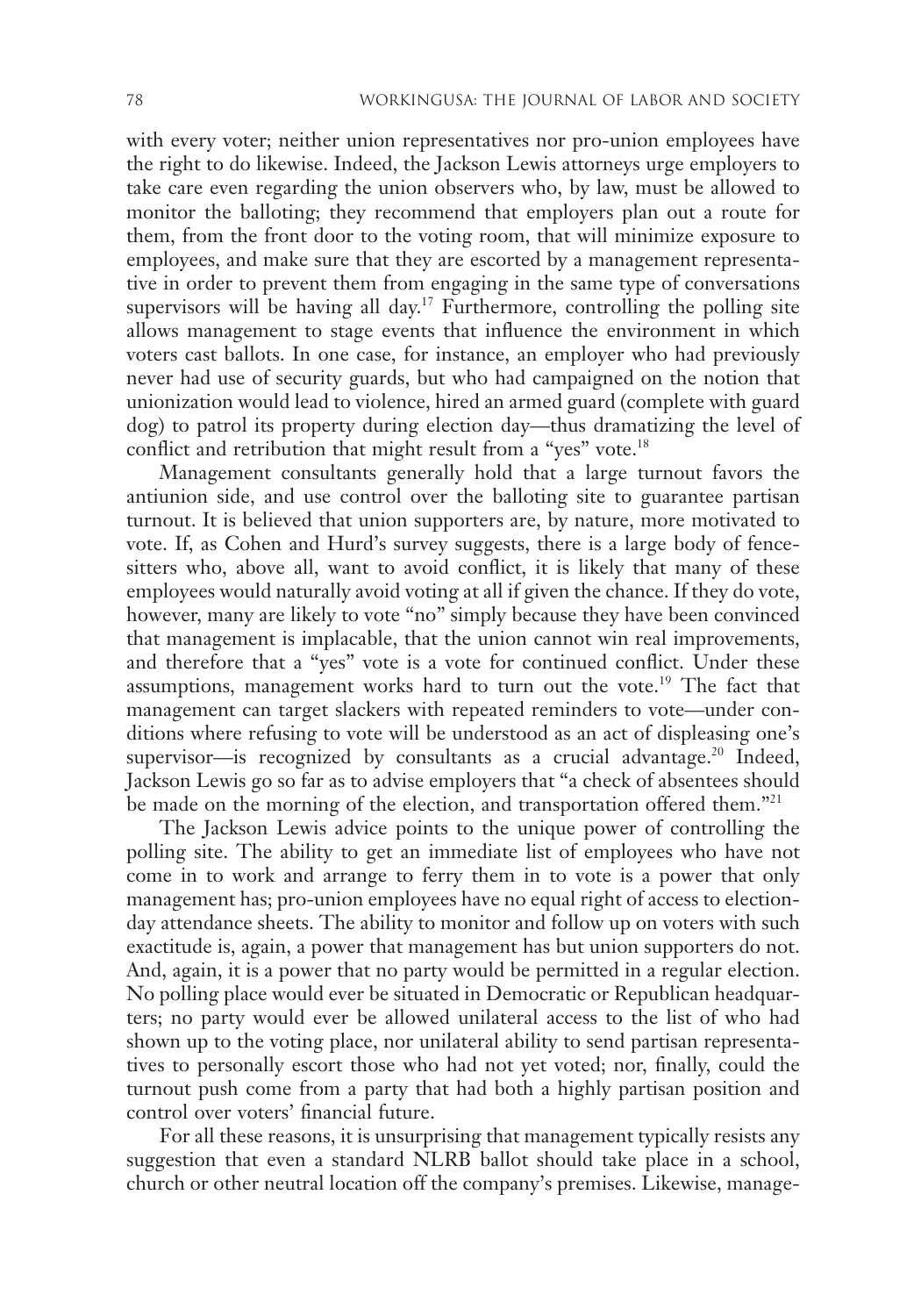ment advocates have vigorously resisted proposals that the NLRB adopt a "mail ballot" (in reality, voting by internet or touch-tone telephone) system such as is currently used by the National Mediation Board (NMB), the federal agency overseeing elections for the railway and airline industries. The process is efficient, secure, and significantly cheaper than on-site voting.<sup>22</sup> With the NLRB facing continuing budget restrictions, the cost savings alone are a strong reason to adopt the NMB system. But employers have repeatedly lobbied against such a change.

"Sophisticated employers know well that mail ballots are 'bad news' for employers," notes one national law firm, explaining that "in mail ballot elections, employers have a much more difficult time controlling the timing of campaign strategy."23 New York attorney Al DeMaria's *Management Report* explains not only that it is harder to turn out antiunion voters when the election is off-site, but also that mail balloting diminishes management control over the emotional atmosphere on election day. When the NLRB holds elections at the employer's premises, employers are allowed to hold forced-attendance antiunion meetings up until twenty-four hours before the vote; typical campaign strategy calls for a mass event in the final hour permitted, commonly dubbed the "25-hour presentation." Under the NMB, "mail ballots" generally enforce a more extended voting period—sometimes up to thirty days—and employers are prohibited from forcing workers to attend mass meetings throughout this period. The newsletter explains that

[t]he whole idea of the 25-hour presentation is to bring the campaign to an emotional pitch, so that employees walk out of the final employer presentation revved up to vote for the company based upon the "last word." Mail balloting destroys this dynamic, because employees can vote several weeks later after the impact of the employer's final presentation has worn off.<sup>24</sup>

Recognition by majority sign-up completely eliminates this partisan control of the voting environment, enabling workers to make their decision about supporting unionization wherever and whenever they want, away from the watchful eye of those who control their economic lives. If either Democrats or Republicans insisted that voting take place in their headquarters and that all voters be forced to attend a partisan rally twenty-five hours before casting their ballots, with no equal opportunity for response for their opponents, none of us would be fooled into thinking this a "democratic" election. By eliminating these practices, majority sign-up provides a significant step toward providing employees a more balanced choice.

### *Freedom of Association and the Arguments against Card Signing*

The debate about union formation should boil down to a simple question: if a majority of employees sign statements saying they are forming a union and want to commence good-faith negotiations, why should that not be enough? The right to form voluntary associations is enshrined in the Constitution and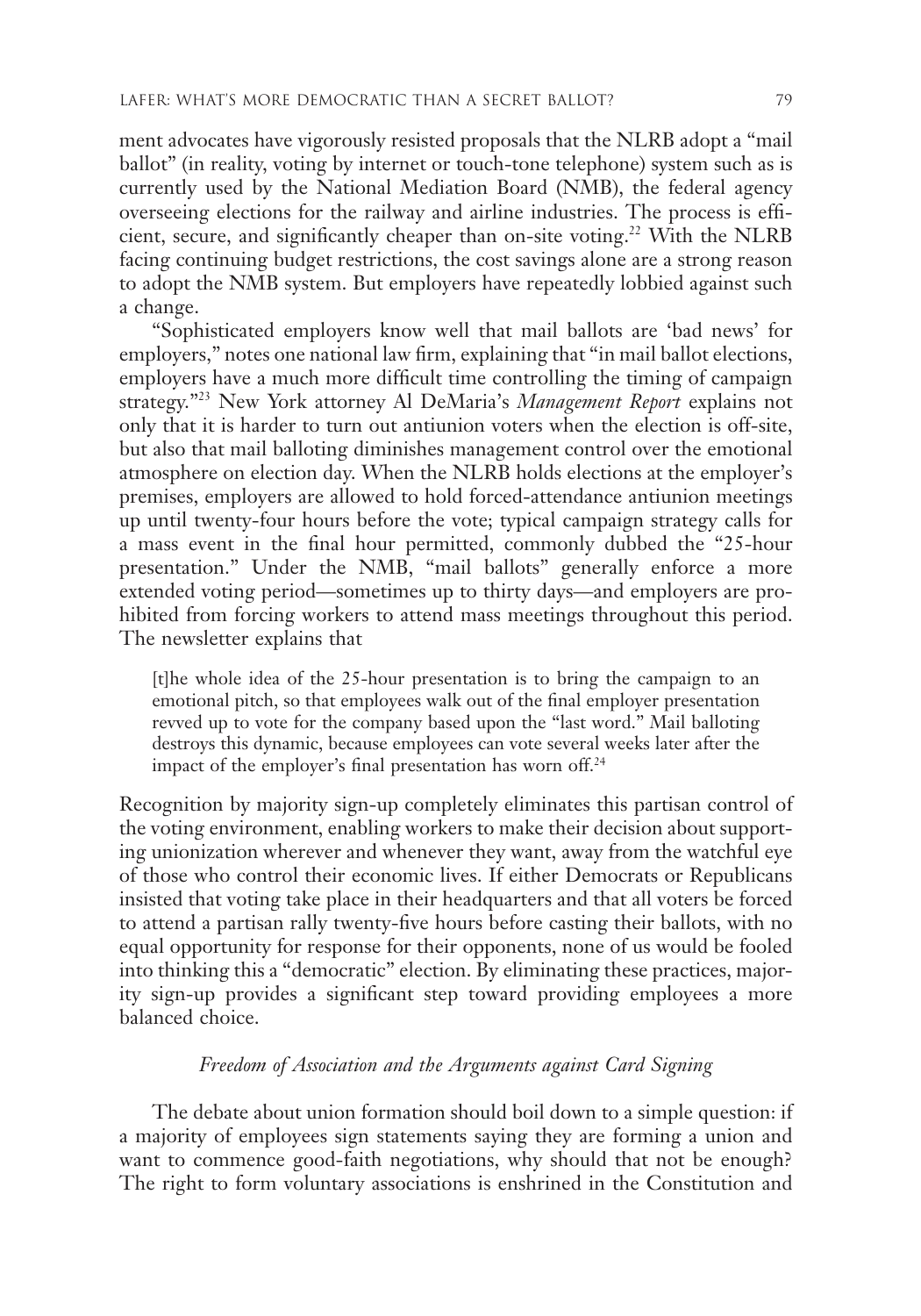celebrated in the history of American democracy. We do not require a vote to form a chapter of the Rotary Club, to charter a country club, or to start a baseball team. A group of people get together, decide they want to undertake a joint venture, and it is done; there has never been a case of the IRS insisting that it would not legally recognize a nonprofit sports league until all the members had cast secret ballots affirming their desire to participate. Moreover, the sufficiency of voluntary sign-up extends even to organizations that levy dues on their members. Neighborhood associations, downtown business districts, and chapters of the American Bar Association are all examples of dues-assessing organizations that are formed without need for a secret-ballot vote. Organizations that negotiate financial arrangements on behalf of their members are likewise chartered by mutual agreement without need for an election. Physicians practices and other professional partnerships, sports leagues, church groups, and charter schools are among the myriad of organizations that engage in negotiations with suppliers, employees, and business partners on behalf of their members. No such negotiations have ever been declared illegal because the organization was not constituted through a secret ballot. Indeed, the very employers' associations that often sit across the table from unions in negotiating industry-wide agreements are empowered to make legally binding agreements even though they were constituted without an election.

Why, then, should labor unions be treated differently than any of these other voluntary associations? At first glance, it might appear that the answer lies in the fact that unions are not truly voluntary associations. Once a majority of employees support a union, all employees in the company become subject to the terms of the union's contract as well as to its dues requirements.<sup>25</sup> Given this arrangement, it may be particularly important to insist on voting by secret ballot. In fact, this aspect of unions is not unique among civic organizations. A practicing lawyer, for example, is required to join the Bar Association, pay its dues, and abide by its rules, even if he or she believes there should be no Bar Association. The problems with this argument, however, run even deeper. The argument against sign-up conflates two issues: the fact that unions become the exclusive bargaining representative for all employees in a firm and the notion that the process of card signing is more open to coercion or misinformation than a secret ballot, and therefore provides an unreliable measure of employees' will. If we disentangle these two strands of argument and examine each on its own terms, it becomes clear that neither has merit.

The first objection to majority sign-up is that signatures may be coerced by union supporters. However, this danger appears to be more imagined than real, with little supporting evidence. While it is an oft-repeated assertion of business lobbies, these groups have yet to produce convincing data—despite presumably trying their hardest.<sup>26</sup> The Labor Board already provides processes for the veracity of signed cards to be verified by independent authorities. If something more were needed, it would be simple, on the day the cards were counted, for individual workers to be spoken to privately by a Labor Board agent or by another independent authority in order to verify that they signed of their own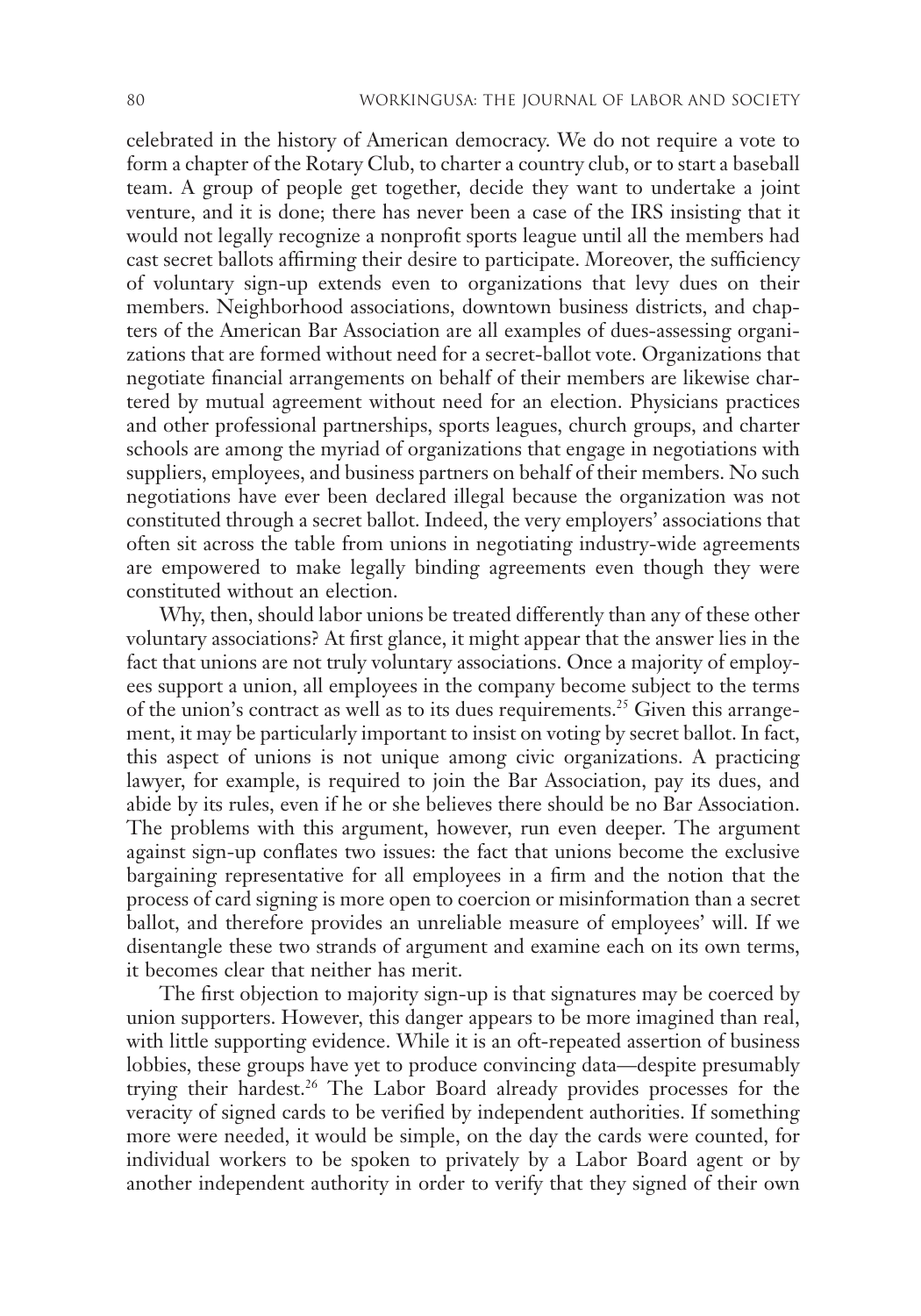free will. Coercion by union organizers or fellow employees is a problem easily solved; therefore, the vehemence with which it is protested—and the assertion that it can only be remedied by retaining the NLRB election system—point to ulterior motives.

If the argument about coercion were convincing, it would have to be applied to many other settings, including NMB elections, many of the voluntary organizations listed earlier (how do we know an individual physician is really on board with a decision to affiliate with a hospital if they cannot cast their ballot in secret?) and much current electoral practice. In Oregon, for instance, elections are run entirely and exclusively by mail ballot, and there is nothing that prevents a partisan advocate from standing next to someone else while they fill out their ballot. But repeated studies have found that these elections are at least as clean as those conducted in secret-ballot voting booths.<sup>27</sup>

Most fundamentally, the coercion argument makes no sense given the reality of workplace power. Neither unions nor pro-union workers have any coercive power over employees. It is certainly possible that workers could be threatened with physical violence—but there is absolutely no evidence to suggest that this happens with any regularity, nor any reason to believe it would be more likely to come from pro-union than antiunion sources. Most importantly, it is management that retains virtually all of the coercive power in the workplace. When workers are asked to sign a statement supporting unionization, they are overwhelmingly afraid not of the pro-union fellow employees whom they have seen harassed and ostracized over the past months, but of the wrath of antiunion managers. Management, not workers, is the source of coercive power in the workplace. This is why federal electoral law prohibits managers from urging their subordinates to support one candidate over another but puts no limit on employees urging the same of their coworkers. Management has control over all aspects of working conditions; neither workers nor (in an unorganized plant) unions have any whatsoever. This point was brought home most forcefully by a former union organizer turned "union avoidance" consultant, who claimed in Congressional testimony that organizers would "coerce" their way into workers' homes, but under repeated questioning by members of Congress was unable to provide a single example of coercion or intimidation that she had witnessed.28

Thus, the notion that majority sign-up must be rejected as a system inherently given to coercion is unsupportable on its merits. Adding in the issue of exclusive bargaining rights changes nothing in this conclusion. If exclusivity is a problem, it is no less a problem with secret ballots. If it is acceptable in secretballot elections, there is no demonstrable reason why the standard should be any different for sign-up. Indeed, there is a long history of minority unions that represent and bargain on behalf of only those workers who choose to affiliate as members. Recently, a very compelling case has been made that the NLRA still requires businesses to recognize unions with minority membership.<sup>29</sup> If we imagine a minority union, the opposition to sign-up becomes all the more strained: if a group of employees walk into the boss' office and declare they all want to negotiate together, just for themselves, why should this not be sufficient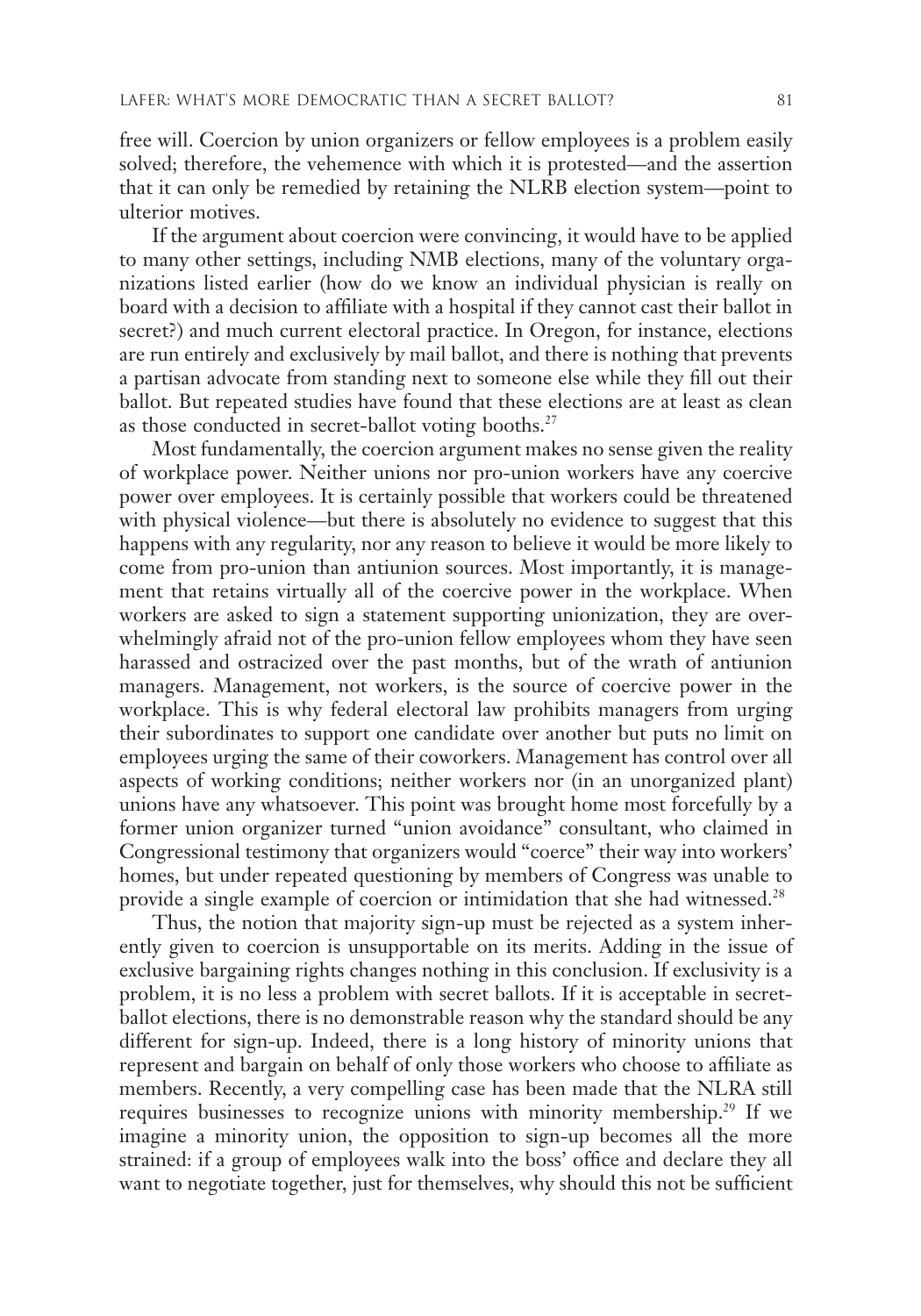basis to recognize their organization? It is hard to imagine what the objection might be in this case. But if minority unions can be constituted by majority sign-up, why not majority/exclusive unions? The standard for the veracity of signatures should logically be the same whether the union represents a minority or all of the employees. Yet if even minority unions require elections because it is impossible to trust in the veracity of signed statements, why would the same standard not apply to any voluntary organization with the capacity to levy dues or negotiate agreements? The fact that none of the business lobbyists leading the opposition to sign-up have ever voiced this conviction suggests again that their arguments are driven by something other than their prima facie claims. Thus, the more the logic of opponents' arguments is teased apart, the clearer it becomes that these objections are simply further strategies to prevent workers from organizing and the harder it becomes to think of any reason why it should not be sufficient for workers to form a union by signing verifiable statements attesting to their desire.

## **The Limitations of the Election Analogy**

When we compare NLRB elections with American democratic norms, it is clear that the NLRB is not a "free and fair" electoral system. It is also clear that majority sign-up provides workers a process that is at least somewhat more democratic by removing several of the forms of undue influence that employers enjoy under the NLRB.

Ultimately, however, the comparison between NLRB and federal elections is based on a flawed analogy. Indeed, the more closely one considers what's involved in forming a new union, the less the analogy seems to fit. The decision to form a union is not equivalent to the choice of which candidate should occupy a preexisting slot in the government. It is rather an attempt to change the form of government in the workplace, from one-party rule to something slightly more democratic. Unionization is not simply a choice of who should represent workers in negotiating with management; it is a decision to create a system of democratic representation where none previously existed.

Not only is the decision to unionize a fundamentally different type of decision than that of selecting a candidate for office, but it also takes place under radically different circumstances. The act of union formation generally must be carried out under conditions of intense pressure from the current "government" of the firm, which is fiercely committed to maintaining its unilateral rule. In addition, workers' decision must be made with full knowledge that even if they succeed, they will remain under the control of the very managers who so vehemently oppose this effort. In political terms, management is a government that can never be voted out of office; this is one of the irreducible facts that makes the electoral analogy fall apart. When workers form a union, their union *joins* management but does not *replace* it in governing the workplace. This fact underlies the intense fear and anxiety that workers must overcome in order to publicly support unionization. Both pro- and antiunion representatives may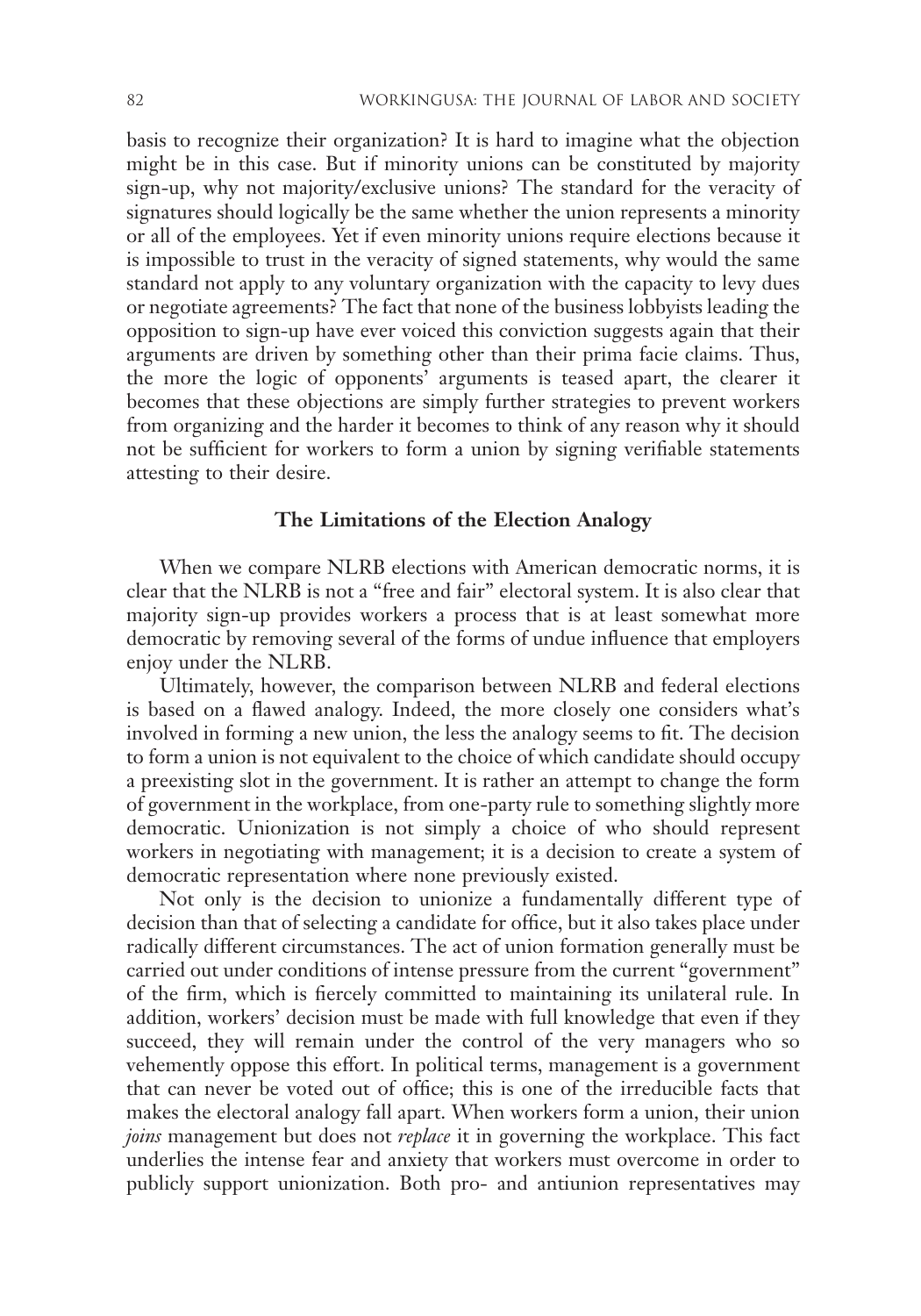pressure employees to side with them. But if employees vote against unionization, the union has no power to punish them for this choice. On the other hand, if employees vote to organize despite management's objections, virtually all aspects of their work lives remain under the control of the management they have opposed. Statements that convey management's disapproval of unionization lead rational workers to fear that they will be subject to retribution even if a union is voted in. To return to the electoral comparison, we would never permit a system where the election for president occurred midway through the incumbent's term, with the current administration guaranteed another two years in power even if it lost. Under such conditions, governors, mayors, lobbyists, and federal contractors would be understandably wary of campaigning against the incumbent: even if their candidate won, they would look forward to two years of disfavor from those who control the federal budget. This sort of pressure unheard of in the world of public elections—is exactly what every employee must overcome in order to form a union, except that the period of potential retribution is not limited to two years but extends for the duration of one's tenure at the company.

If unionization is not like an election for public office, what is it like? In analytical terms, what is it equivalent to in the political processes we are more familiar with? There is no act in national politics that is a perfect analogy to union formation. But in many ways, unionization may be more akin to forming a new political party, or a new country, than like choosing a candidate to fill a preexisting position in the government. Both party formation and declarations of independence are celebrated acts within the democratic tradition. But they are different kinds of acts than electing representatives. Most importantly, they are acts that traditionally are done through public statements of support and commitment.

Drawing analogies between union formation and the American Declaration of Independence is a tricky business. The parallels are limited, and the exercise inevitably suggests a type of grandiosity that is inappropriate. It is certainly not my intent to overstate the similarities. But the comparison is instructive in several ways, particularly regarding the role of public commitments in the life of a democracy. It is impossible to imagine the Declaration of Independence as a document produced through secret-ballot voting. If a press release had simply been issued in 1776 noting that by a majority vote, the group assembled in Philadelphia had decided to form a new country—but with no statement as to whether Washington was in or out, or where Jefferson stood on the issue—the enterprise would have died stillborn. If there was any chance for the public to support the attempt to break free of the British crown, it was critical that they see the colonies' leading figures publicly declare their commitment to the cause. The mass of colonists who would choose sides in the coming years were not merely deciding whether they supported the principle of independence. They were also judging whether they believed the Revolutionary movement had enough chance of success that it was worth risking legal, financial or corporal punishment to join it. When John Hancock, the first to sign the document,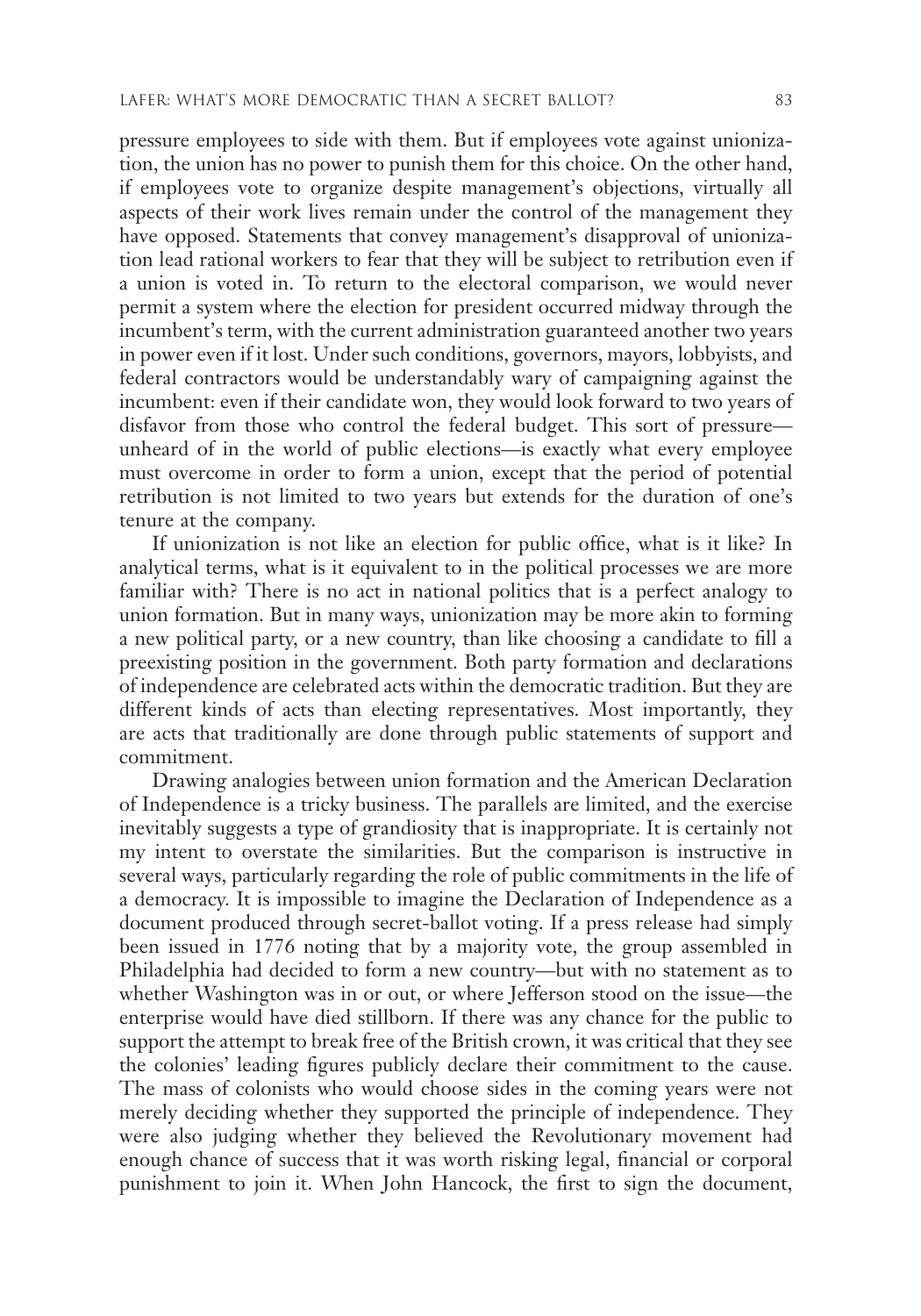announced that he was penning his signature extra large to make sure King George would be able to read it, he was trumpeting his confidence in the rebellion and his fearlessness in the face of potential royal retribution. Both messages were critical in encouraging others to conclude that they too could take on the crown and win. Unlike voting for representatives, this foundational act was not simply a statement of belief in political principles. It was a declaration of confidence, commitment, and courage of exactly the type necessary to rally rebellion against an entrenched power. It is this aspect of the Declaration of Independence that sheds light on the act of union formation.

#### *Stand up and Be Counted: Union Formation as a Public Act*

In deciding to support unionization, employees are not merely expressing their principled preference regarding collective bargaining. They are deciding whether they have confidence in their fellow employees' capacity to come together in an organization with sufficient power to win concessions from management. If a union cannot produce some improvement beyond what management would do on its own, there is no point in creating it. And yet there is no source of union power other than the strength and commitment of the employees themselves. There is nothing in the law, and no cleverness or tenacity of union professionals, that can win a good contract without the active support of rank-and-file employees. This, then, marks another distinction between union formation and elections to public office. When we vote for U.S. representatives, we are electing someone else to carry out our agenda in Washington; once we cast our ballot, our work is done. But in forming a union, workers are essentially electing themselves as those responsible for doing whatever it takes to win a fair contract. Ultimately, the challenge of organizing a union is, in the words of one former consultant, "to round up workers from the bottom of the economic and social barrel—people who [are] frightened, isolated, vulnerable—and turn them into a united force willing to do battle with rich and powerful corporations."30

Here again is a parallel between union formation and nation building. The American Declaration of Independence marked the beginning, not the end, of a political struggle. It was, above all, a declaration of collective intent to engage in the struggle to create a new nation. The signers "mutually pledge[d] to each other our lives, our fortunes and our sacred honor" in this public statement of commitment to the cause.<sup>31</sup> So, too, the act of creating a new union—understood as workers' pledging to each other their commitment to work together to secure a fair contract—makes most sense as a public act. This is why pro-union workers so often publish a public petition of support even in the context of secret-ballot elections. In union elections, everyone is literally looking around to see who else is in or out, and for good reason. This is the fundamental calculation workers must make in deciding their vote: are enough of us on board to make this a worthwhile endeavor?

At their heart, unionization campaigns are about the creation of a new organization within the workplace. But this organization is independent of the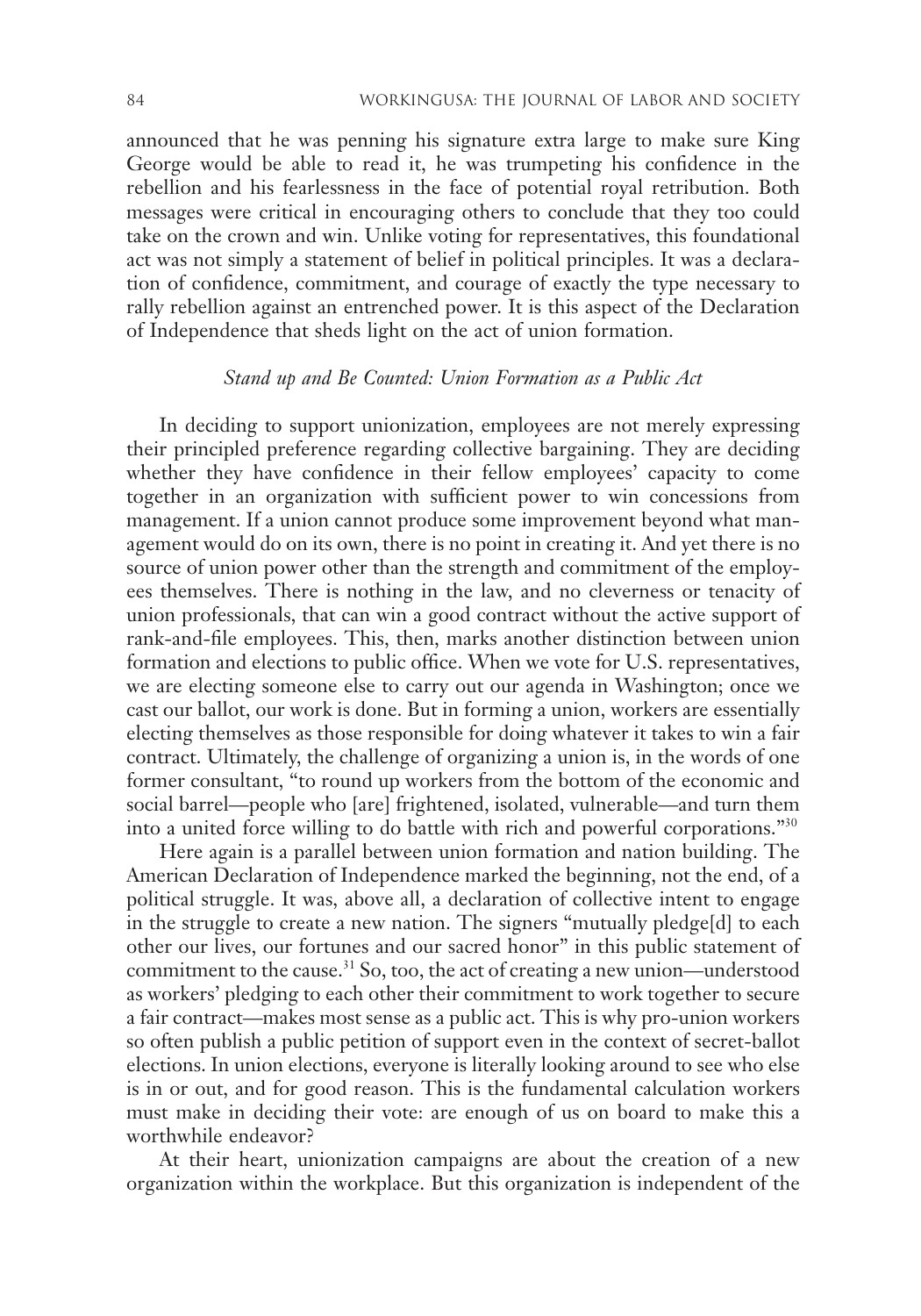firm's management and organized at cross-purposes with the structure of the firm's authority. In an unorganized company, employees relate to each other only through their roles in the management-established hierarchy of the firm. These interactions reproduce the distinctions and competition between employees and reinforce the identity of individual employees based on their role in the firm's profit strategy. At the simplest level, employees in a large firm tend to socialize only with those in their own work units. By contrast, the organization of a union is one in which employees build relationships that cut across management's organization of the firm—across occupational and departmental lines, across pay grades, across race and gender. Moreover, these same employees who are otherwise separated by status, authority, pay, and demographics come together in an organization whose central logic is one of solidarity and whose central goal is not maximizing the profit of the firm but maximizing employees' quality of life.

It is common for union organizers to talk about the need for workers to "act like a union" long before any election takes place. This means sharing wage and other information that might previously have been held confidential, supporting each other in resolving workplace grievances, and coming together to build broad support for attending to problems such as pensions or childcare even if they directly impact only a small fraction of the workforce. By creating such an organization as a "fact on the ground" long before it has any legal status, union organizers aim, in part, to give potential voters the experience that it is indeed possible to create an alternative political organization within the firm, within which workers experience a new type of dignity and the potential of their collective power. Conversely, when workers are unable to create such an organization, employees are less likely to vote union because their experience during the election campaign is that management remains allpowerful. Thus, the experience of creating a collective organization within the firm is not merely a useful vehicle for disseminating union campaign messages; it lies at the heart of convincing employees that a different type of workplace is possible.

The importance of workers' ability to "act like a union" in the lead-up to an election is clearly grasped by antiunion strategists, who, as a rule, encourage employers to crush such efforts in their infancy. Consultants direct managers to watch for early warning signs of an independent workers' organization being formed. Among the danger signals highlighted by Jackson Lewis attorneys are "[c]omplaints... made by a delegation, rather than by a single employee."<sup>32</sup> Another training manual urges supervisors to be wary if "new groups form and new informal leaders suddenly emerge... groups of employees bring complaints to you in a militant manner... assertive of their 'rights'—not asking, but demanding satisfaction of their complaints."<sup>33</sup>

Over and over again, it is this sense of solidarity and empowerment that management seeks to eliminate. "The enemy was the collective spirit," explains confessed union-buster Marty Levitt. "I got hold of that spirit while it was still a seedling; I poisoned it, choked it, bludgeoned it if I had to, anything to be sure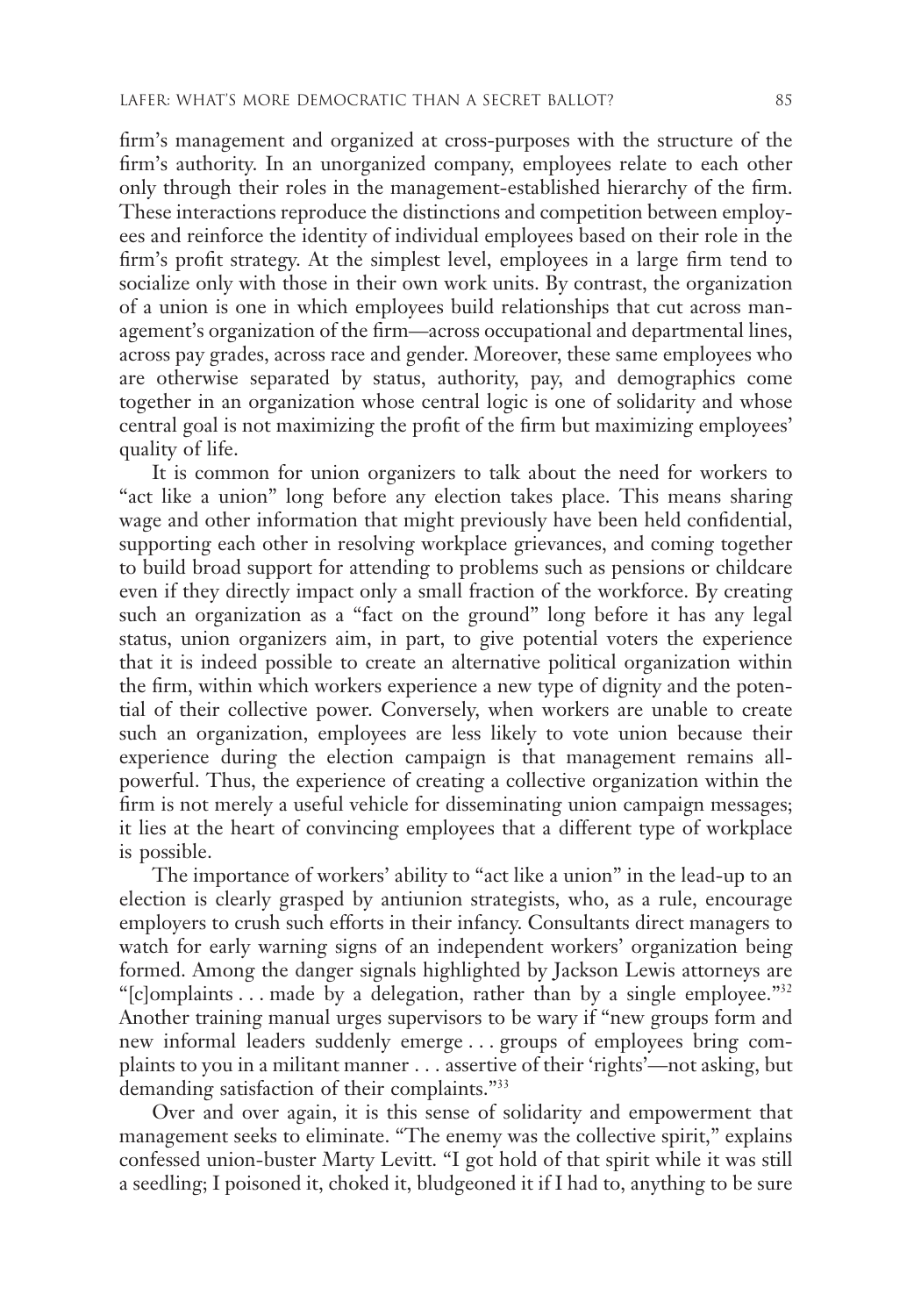it would never blossom into a united work force, the dreaded foe of any corporate tyrant."<sup>34</sup>

As Levitt and his fellow consultants make clear, management's strategy for destroying the collective spirit of their employees rests on three broad tactics: convincing workers that unionization is futile; engaging in unilateral actions designed to demonstrate the omnipotence of management and, by implication, the impotence of employees; and finally, punishing the most visible union leaders—including targeted firings—in order to undermine their resolve and scare everyone else away from the cause. For all three of these tactics, the most critical response employees can muster is a public demonstration of continued commitment to unionization. At first glance, it may seem odd that employers would emphasize the notion that unions are powerless because it stands in direct contradiction to another favored argument, that is, that unionization will result in such a drastic change as to drive the employer out of business. Nevertheless, in the campaign manuals and advice columns of antiunion consultants, this is the single most common theme. By law, employers are prohibited from explicitly telling employees that unionization is futile. But like so much else under the NLRB, as long as employers avoid this specific wording, they are free to say almost anything.<sup>35</sup>

Management campaigns hammer repeatedly on the elements that add up to the pointlessness of organizing: the company's wages are already the best it can afford, it will refuse to increase them no matter what workers demand, contract negotiations may result in wage cuts rather than raises, the workers' only recourse will be to strike, and the result of a strike will be extreme hardship followed by permanent unemployment. One company—in an effort that *Management Report* recommends as "an excellent campaign tactic"—went so far as to force workers to attend a mass meeting at which the company staged a skit showing that negotiations would come to no good. As the play proceeded,

[t]he union negotiator asked for improvements in benefits. The company negotiator turned down each request. He also rejected a union wage proposal, and countered with a management proposal to pay minimum wage. The union representative then pounded on the table and called the management proposal ridiculous, but he was unable to obtain agreement to anything more than a 50-cent *annual* increase, instead of the 50-cent *hourly* increase the union negotiator wanted. The mock negotiations had the union representative saying that it was the best he could do.<sup>36</sup>

A standard antiunion campaign stresses the theme of futility from the very first stages of organizing to the final day of voting. DeMaria recommends a model "Speech to Employees at the First Sign of Union Activity," which includes the admonition that

it's important for you . . . to understand how there is no guarantee that you will be one penny better off with a union.... Unions have never been able to stop companies from opening a plant overseas....A union cannot guarantee that a year from now you will be working here.<sup>37</sup>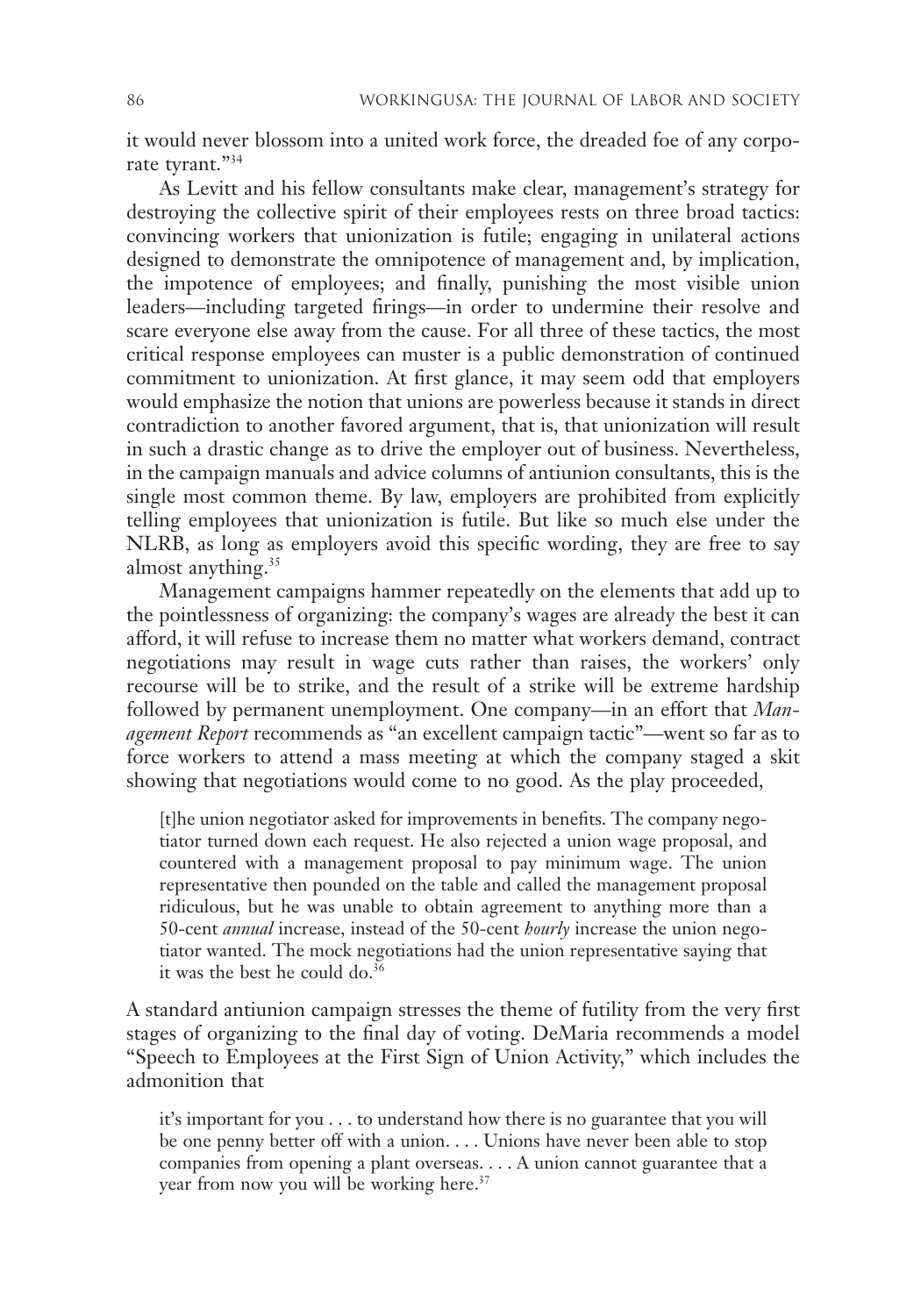At the end of the campaign, DeMaria's newsletter recommends a remarkably similar theme for a model speech to be delivered by the CEO the evening before the election:

I would like to see the union totally defeated.... [If it wins, t] he union . . . would have the right to come in and say "we want the employees to have an increase." . . . But I would have the right to say "what I now pay and what I now give is the best that I can afford." . . . What happens if there is no agreement? It's a free country. The union has a right to tell you to go out on strike. I also have a right to run my business. I've told you that before. Make no mistake. You know me. We did not start this company to see it controlled by a union. If there is a strike, we will service our customers with new drivers. No union is going to run my business...I have the right to hire permanent replacements and if the strike is over, I do not have to fire the replacements to make way for strikers to return.38

This "model" speech is remarkable for the brazenness with which its central message is misleading. If a company truly cannot afford improvements, it must open its financial books to the union to demonstrate its inability to meet employees' demands. There is no known case of a union voting to strike over demands that an employer has already shown to be unrealizable. Even without an employer going so far as to open its books, there will not be a strike without employees voting to do so. In reality, unionized employees enjoy an average compensation level that is nearly 30 percent higher than their nonunionized counterparts in the same occupations and industries.<sup>39</sup> While this fact does not guarantee that any particular employer can afford higher wages, it suggests that there are many employers that are not now paying the "best that they can afford" and that—under the pressure of worker action—can indeed improve compensation levels while remaining competitive. In this sense, the message that unionization only leads to an inevitably futile strike is both false and misplaced. If there is a place for such statements, it would be at the end point of contract negotiations, when workers are deciding whether or not to strike over outstanding demands. To issue such predictions before a union has even been established is clearly a scare tactic. And yet, for workers whose vote to form a union is partly predicated on their expectation of success or failure, such a naked declaration of intransigence can be powerfully effective.

## *A Prolonged Climate of Fear*

As hinted at in DeMaria's model speech, many employers go beyond predicting the futility of organizing, declaring their personal opposition to honoring the result of a vote to unionize. One company's owner, for instance, concluded his final campaign speech by telling workers that "if we defeat this union, then we can get on with it. If the union wins, well, then as far as I'm concerned, the battle has probably just begun."40 Another promised that if a union were voted in, he would "fight this to the very end, and that could take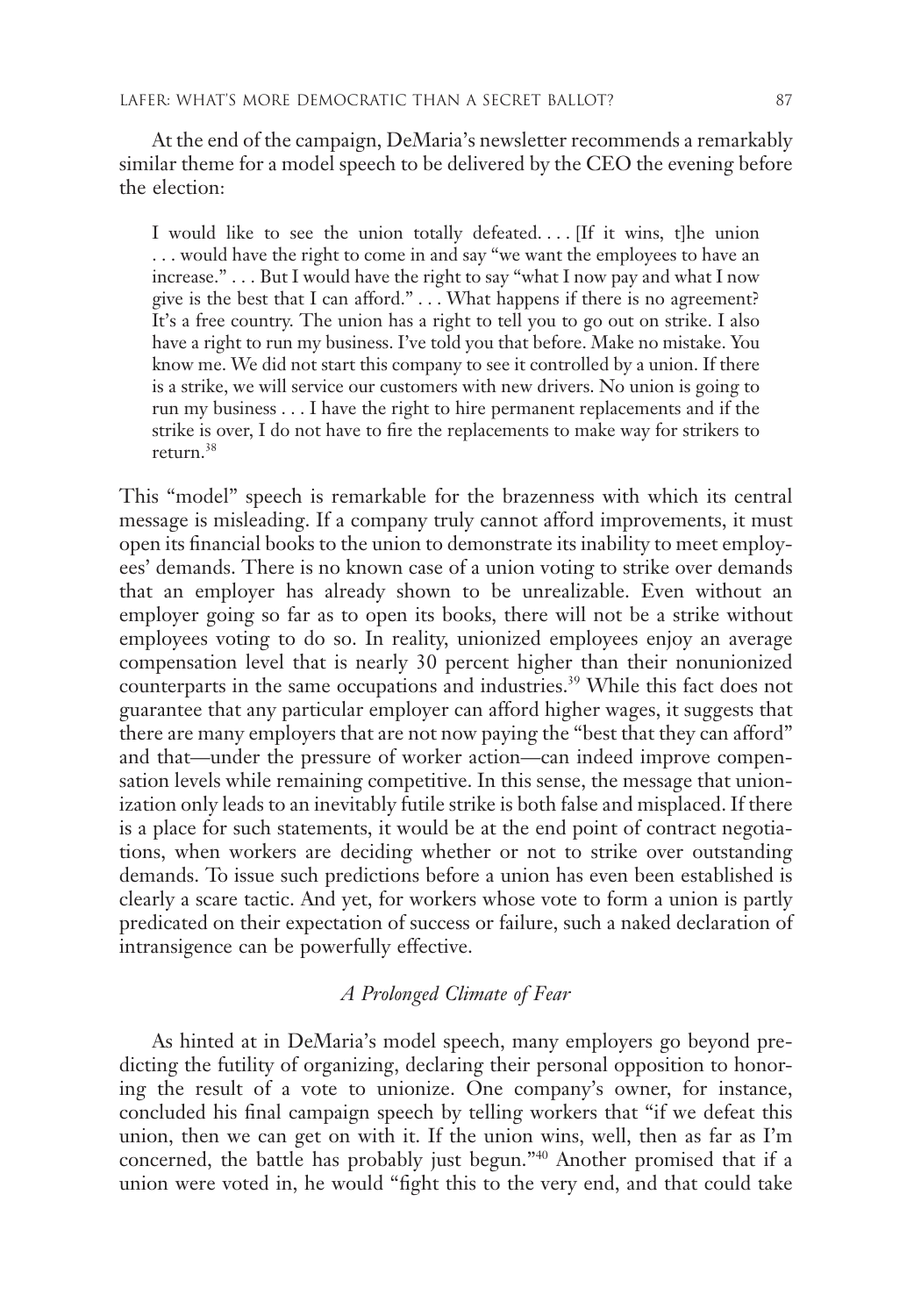years."41 In such a situation, workers who vote to unionize are signing up for a long-term conflict that they will face every day when they come to work.

At another workplace, the company's human resources director called employee activists "union slime"; a worker sporting a union button was cursed by his supervisor, and another who refused to put on an antiunion button was forced to clean up the basement. After a period of such tactics, the company's manager complained to employees that the plant was suffering because of the "high tension" caused by the union campaign. On the eve of the election, the general manager's message to employees was "[y]ou can vote for this union and make me negotiate against the union, or you can vote against this union and help me shape [the company] into a team."42

For many employees, the specter of an indefinite continuation of such tension is unbearable and becomes in itself a reason to vote "no." This dynamic was illustrated in a survey of communications workers who had recently gone through NLRB election campaigns.<sup>43</sup> The majority of employees in this survey were not strongly either pro- or antiunion. When asked "the best reason not to join any employee organization," only 5 percent worried about union dues. By far, the most common reason given was that a union would "create conflict at work."<sup>44</sup> These employees had not become antiunion; on the contrary, a majority still believed they would be better off with a union. However, they did not believe a union could succeed against such vociferous management opposition, and they worried for their own jobs; 42.3 percent of respondents stated that the primary reason their coworkers did not support unionization was the fear of management retaliation.<sup>45</sup>

## *Threats, Firings, and the Destruction of Workers' Organization*

The ability to punish, intimidate, and humiliate employees is one of the primary powers management wields in its campaign to prevent organizing, and it is wielded with disturbing frequency. When simple rhetorical appeals to the impotence, sleaziness or destructiveness of unions fail to turn workers against the cause, employers commonly fall back on the crudest of tactics. As celebrated management attorney Al DeMaria explains, for workers who have a "sense of belonging" and solidarity with coworkers,

[y]ou gotta blast it out. You have got to make them perceive that if they carry out on their sense of belonging and join the union, consequences to them will be so dire they will be better off subverting their sense of belonging and voting no. . . . The majority of campaigns are based on fear. [Because if] the employee has a sense of belonging, you can't overcome that by saying "I'm wonderful, vote for me." The way you overcome the sense of belonging is you make a bomb, and you throw it in.<sup>46</sup>

The use of firings to deflate organizing drives has become so common that workers have come to expect such repression as a standard component of organizing drives. In one poll, 69 percent of American adults stated their belief that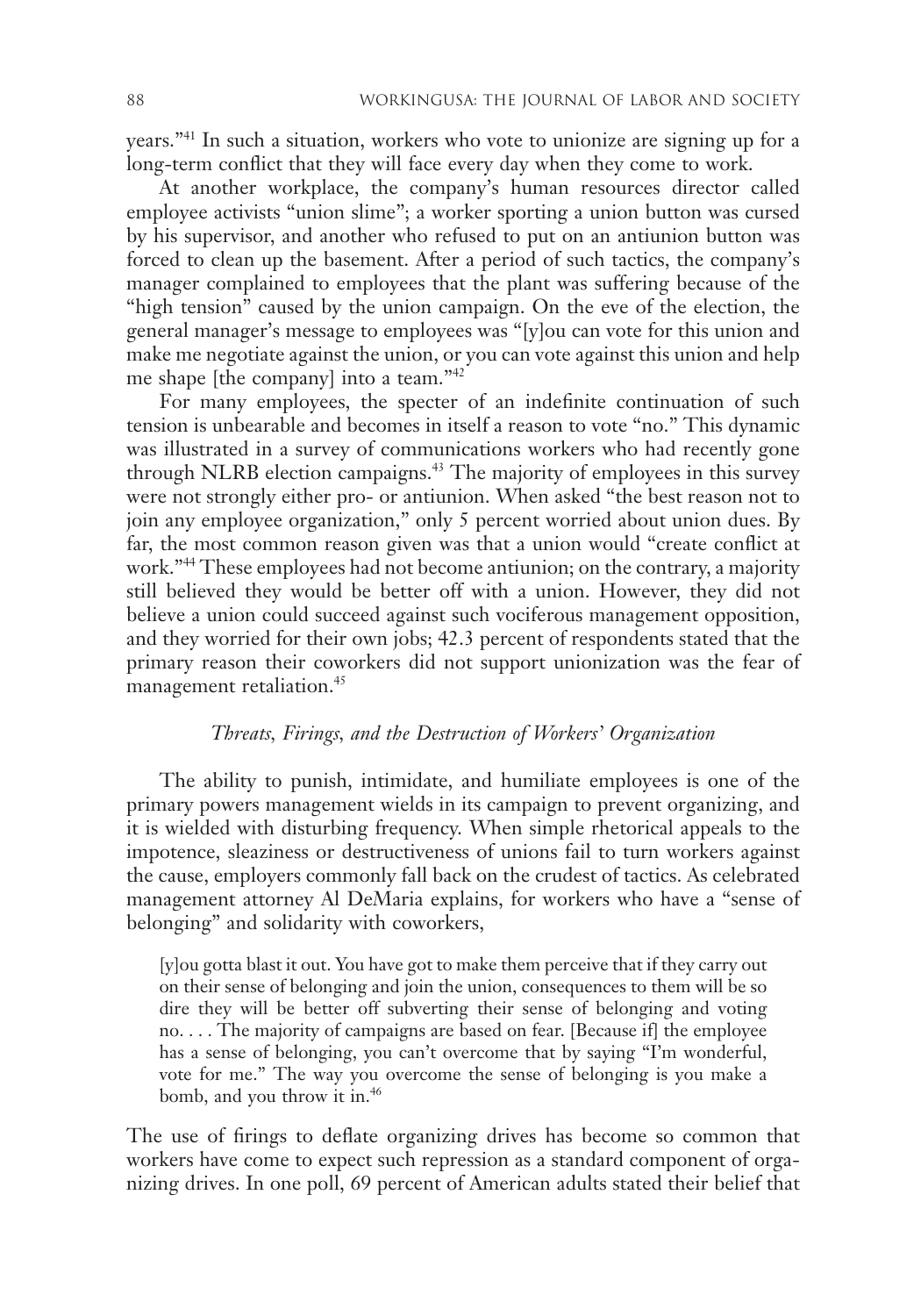"corporations sometimes harass and fire employees who support unions."47 Another survey found that 79 percent of adult Americans believed it was either "very" or "somewhat" likely "that nonunion workers will get fired if they try to organize a union." Among nonunion respondents, 41percent believed that "it is likely that I will lose my job if I tried to form a union."<sup>48</sup>

Supporters of NLRB elections often insist that secret-ballot elections provide the most reliable snapshot of workers' preferences. In reality, however, much of what this snapshot captures is not so much workers' *preferences* as their calculation regarding whether a union can be effective in countering management's power. For nearly three decades, opinion polls have consistently shown that roughly one-third of nonunion workers wish they had a union in their workplace.<sup>49</sup> The reasons American workers give for wanting unions are unsurprising. The single most extensive set of worker surveys is that conducted by the Wilson Center, which has conducted polls in hundreds of workplaces where unions were considering launching organizing drives. As the unions' purpose was to evaluate the worthiness of investing time and resources in a given company, the polls' objective was to obtain the most accurate possible read of workers' attitudes, and there is no suggestion that the data has been skewed in any way. Over a period of fourteen years, the center conducted in-depth interviews with 150,000 employees.<sup>50</sup> Their findings show that workers' desire to organize is based on perceived mistreatment coupled with *a belief in the union's ability to win improved conditions*. <sup>51</sup> Here, management's hardball opposition translates not only into individual workers' fears of retaliation, but a perception that any union will be powerless to control the boss and therefore will be irrelevant. When the Wilson Center asked workers who had recently been through an election to name "the most important reason people voted against union representation," the single most common response was management pressure, including fear of job loss.52 Those who vote on this basis cannot be said to be expressing a *preference* to remain unrepresented. Indeed, many might still prefer unionization if they believed it could work. What is captured in the snapshot of the ballot is not preference but despair.

Union elections thus contain a feedback mechanism that makes them fundamentally unlike elections for Congress or the presidency. The likelihood of people voting "yes" depends on their perception of union strength; but this perception itself is based on the extent of public support for unionization visible in the workplace. This is so because the strength of any union lies primarily in the unity and militance of its members.

It is this show of collective resolve that management antiunion campaigns aim to destroy. When management attorneys advise that employers use the fear of firings to "blast out" workers' sense of being part of a collective project, they are not solely aiming to scare the individual leaders of the nascent union. By making employees afraid to be seen as vocal union supporters, they aim to prevent employees from ever experiencing the strength of a united workforce or from ever feeling confidence in their own organization. All of this makes a public statement of workers' commitment critical to the process of creating a union.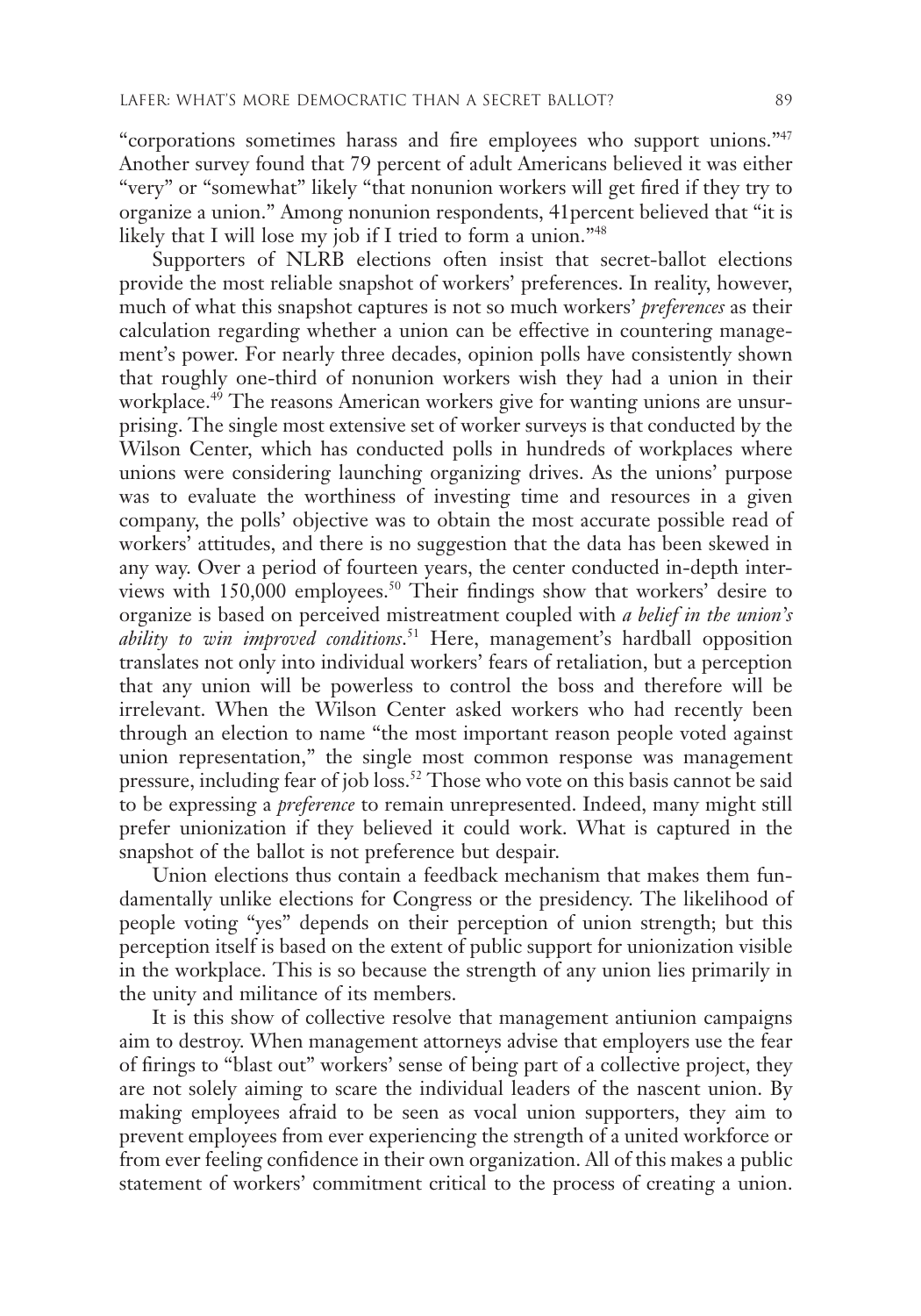The NLRB at best treats firings as an offense committed against individual employees. But the larger goal of fear and repression is to destroy the collective political right to self-representation by making impossible the show of collective resolve and self-confidence on which every organizing effort depends.

Thus, standard management behavior is to maximally undermine workers' confidence in the potential power of their own collective action, to demonstrate that the boss is all-powerful and that even pro-union employees can be cowed into silence, to ostracize union leaders by portraying them as reckless troublemakers, to turn the workplace into a battlefield laden with daily tensions, and to brazenly suggest that such a war footing will continue forever until workers give up the hubris of wanting to bargain with their employer. This set of pressures is the core force that drives away union supporters during the course of a typical NLRB election. Studies show that when unions petition for an election, they typically have the support of two-thirds of employees. Unions seek such high levels of pre-petition support because they know it will be eroded by management's campaign; the hope is to start with 65 percent and still have at least 50.1 percent left on election day. A falloff in union support may, of course, be caused by many factors. In the back and forth of campaign communications, voters change their minds in all sorts of elections. But the pattern under the NLRB workers' commitment nearly always being very high at the outset and then nearly always receding in the face of management's campaign—does not suggest the result of people being swayed in various directions through the currents of political debate. It points instead to the unique dynamics of NLRB elections: voters are not being *convinced* of the merits of remaining without representation; they are being intimidated into the belief that unionization is at best futile and at worst dangerous.

What kind of campaign could possibly stand up to such a withering attack? What kind of organization could convince workers that talk of forcing improvements in the workplace is not reckless radicalism but reasoned leadership? What steps could inspire employees to believe that despite it all, a majority of workers will be able to come together and force management to bargain in good faith? Only a public show of unity from the majority of employees can possibly counterbalance the intimidating power of management and the widespread fear it naturally instills. In all these ways, then, the act of forming a union is fundamentally unlike that of voting in elections for public office. Most importantly, it is an act where public declarations of support are integral to the democratic process.

## **Creating a Democratic System within the Workplace**

## *The Hypocrisy of NLRB Defenders*

In debates over proposed reforms to federal labor law, business organizations frequently oppose alternatives to the NLRB election process (such as majority sign-up, a/k/a "card check" recognition) on the grounds that anything but a board-supervised, secret-ballot election undermines the core imperative of labor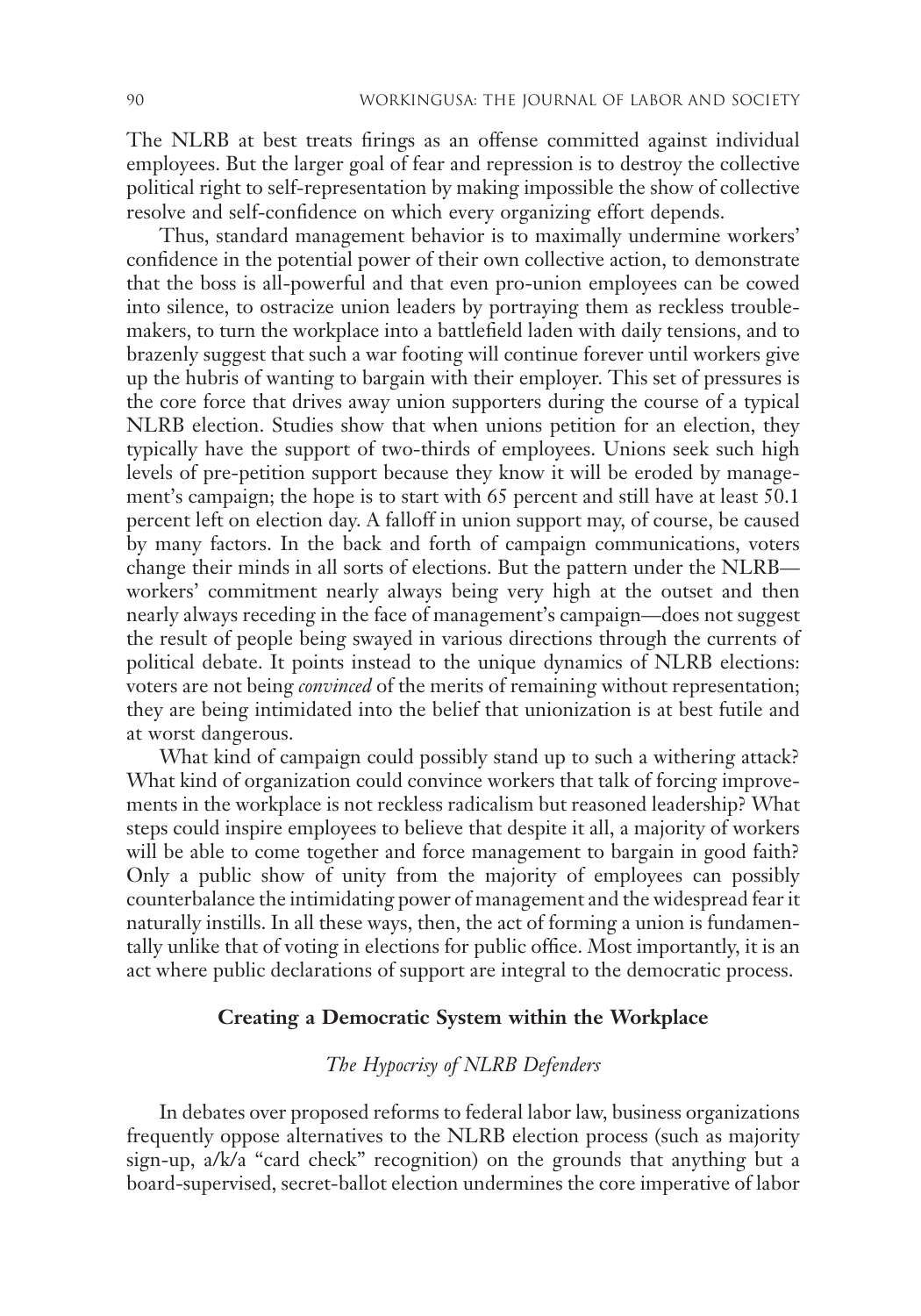relations: the fundamental right of workers to a free and uncoerced vote on the question of whether or not to unionize. The U.S. Chamber of Commerce, for instance, has argued that a system of union recognition based on majority sign-up "would deprive employees of the fundamental right to determine the important question of union representation by casting their vote in a Boardsupervised secret ballot election."<sup>53</sup>

In reality, however, the foremost goal of management strategists is not to assure workers the right to an election—secret ballot or otherwise. It is, instead, to prevent workers from ever having an opportunity to make this choice at all. The near-universal mantra of management consultants is, as the Burke Group puts it, "You can't lose an election that never takes place."54 Or, as attorneys from the Jackson Lewis firm advise, "winning an NLRB election undoubtedly is an achievement; a greater achievement is not having one at all!"<sup>55</sup> Antiunion consultants devote considerable attention to the art of deterring employees from signing union authorization cards in order to avoid ever having an election scheduled.56 "That, dear reader, is the goal of this manual," explains a typical management tome—"to help you avoid an election."57 Indeed, the most celebrated antiunion consultants brag not only about how many elections they have defeated, but also about how many they have prevented from ever taking place.<sup>58</sup>

Indeed, management's drive to prevent workers from petitioning for NLRB elections is part of a broader effort to keep the workplace free of democratic practices of any kind—which are understandably viewed as anathema to the autocratic rule that management enjoys in unorganized firms. Thus, one consultant warns that firms should avoid elections even to nonunion bodies such as internal disciplinary committees. "Elections are dangerous," he explains, warning that "they generate attitudes that are too closely associated with unionism."59 Even the language of democracy is viewed as a sign of trouble for antiunion managers. Thus, the Jackson Lewis volume urges supervisors to report as dangerous warning signs employees overheard using "new vocabulary that includes such phrases as... 'freedom,' 'dignity' and 'justice.'"60

## *Understanding Wagner's Vision*

In working to suppress workplace democracy, employers are campaigning against the core aim of the Wagner Act itself. In describing the intent of his Act, Senator Wagner stated that the law's core purpose was "to provide industrial democracy" to American workers.<sup>61</sup> "Only 150 years ago did this country cast off the shackles of political despotism," Wagner explained. "Today . . . we strive to liberate the common man.<sup>"62</sup> It is critical to understand the clear meaning of Wagner's words. Congress made it federal policy to encourage *collective bargaining*—not merely to encourage the ability to choose between collective bargaining or its absence. The meaning of this policy becomes clearer by considering the type of political right that is entailed in collective bargaining.

There are certain freedoms whose exercise is of no interest to the state. In these cases, the law guarantees people's right to make certain choices but does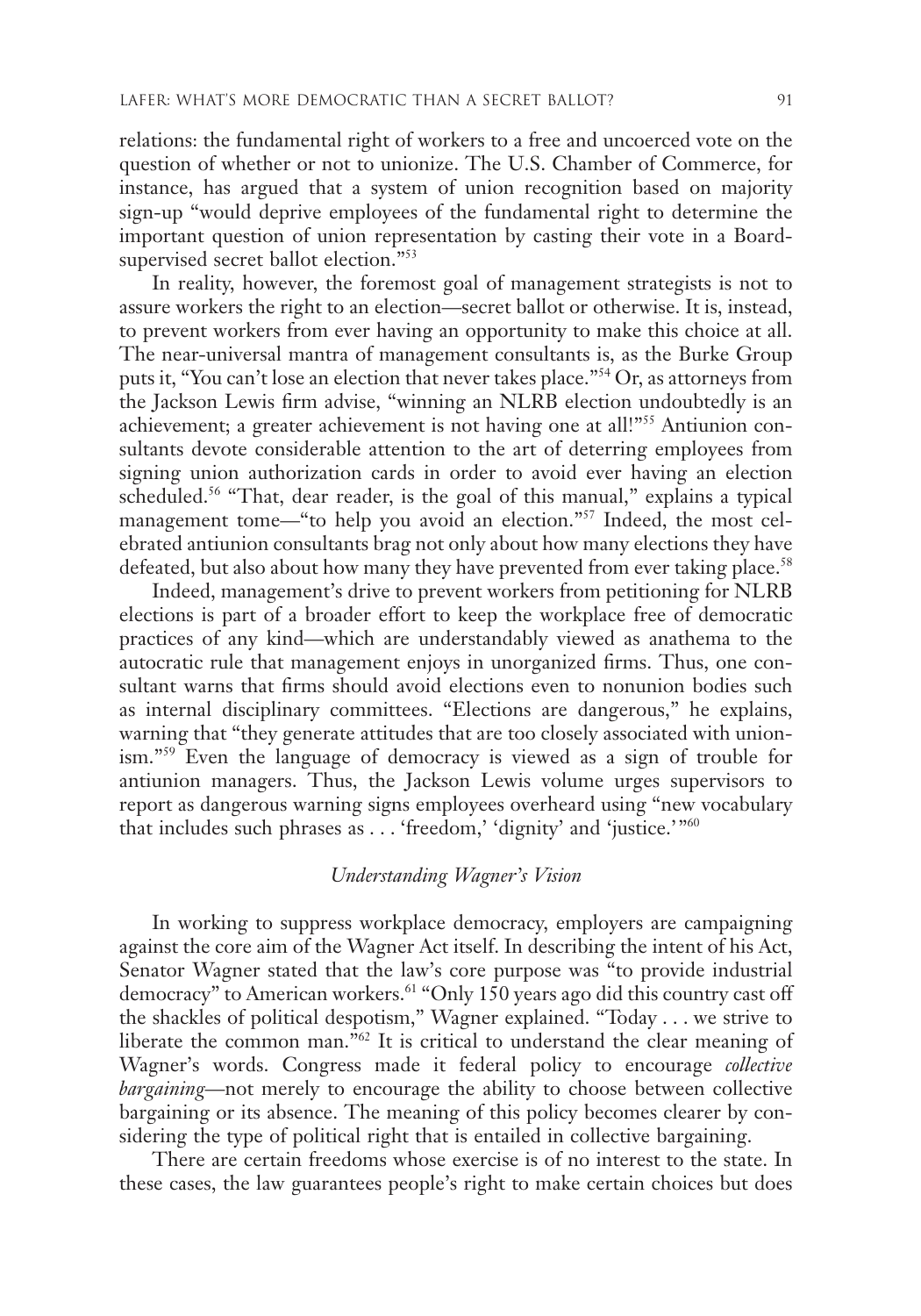not really care which choice we make. Freedom of movement is one such example. American citizens have the right to leave their hometowns and live in a place of their choosing. But there is no public policy interest in encouraging us to either move or stay put. What is important is that we have the choice, not what we do with it.

There are other rights where the law not only establishes a right but also has an affirmative interest in our exercising this right. One such example is the freedom of speech. When the founders crafted the Constitution, they were seeking to create what political philosopher Cass Sunstein termed a "deliberative democracy" in which a wise government emerges from the robust debate of an informed electorate.<sup>63</sup> Unlike movement, the country has an affirmative interest in encouraging the exercise of political free speech. Of course no one is *forced* to speak up. But Americans did not need the First Amendment to remain silent; they could do that under the British crown. The purpose of the law is to facilitate speaking out. The concern that led to the establishment of a right to free speech is not one that is neutral regarding the exercise of that right. The First Amendment does not reflect an *equal* urgency to protect *either* our right to speak out or our right to keep our mouths shut. Remaining silent is not an alternative form of exercising one's First Amendment rights; it is a choice to not exercise those rights. This, then, marks a particular class of freedoms, whose goal is not to secure our *choice*, but to enable and encourage our participation in the political life of the nation.

Unsurprisingly, this category of what might be called "affirmative rights" is concentrated primarily in the political process. The single clearest example may be the right to vote. As with free speech, Americans are not required to vote. But it would be wrong to say that the law is equally concerned with securing our right to vote or our right to choose not to vote. Voting is the lifeblood of a democracy and is promoted both as a personal civic virtue and as necessary for producing a government that legitimately represents the will of the people. For this reason, voter registration and get-out-the-vote drives are encouraged, while voter suppression efforts are illegal.

The right to collective bargaining, like that of speech or voting, is an affirmative right. The legislative history of the Wagner Act makes it clear that the plain purpose of the Act is to facilitate and encourage collective bargaining. While unionization is not mandatory, the law is *not* equally concerned with protecting either workers' right to form a union or their right to remain without any form of collective representation—a "right" we have all enjoyed since time immemorial, independent of the Wagner Act. This may seem an obvious point, but much of contemporary conventional wisdom has embraced exactly this wrongheaded understanding of the law. The Labor Board appointed by President George W. Bush, for example, asserted that the "fundamental value" protected by the Act is employees' free choice as to whether or not to form a union. $^{64}$  This is wrong.

The Senate Report on the NLRA explains that the legislation was motivated by the notion that "a worker in the field of industry, like a citizen in the field of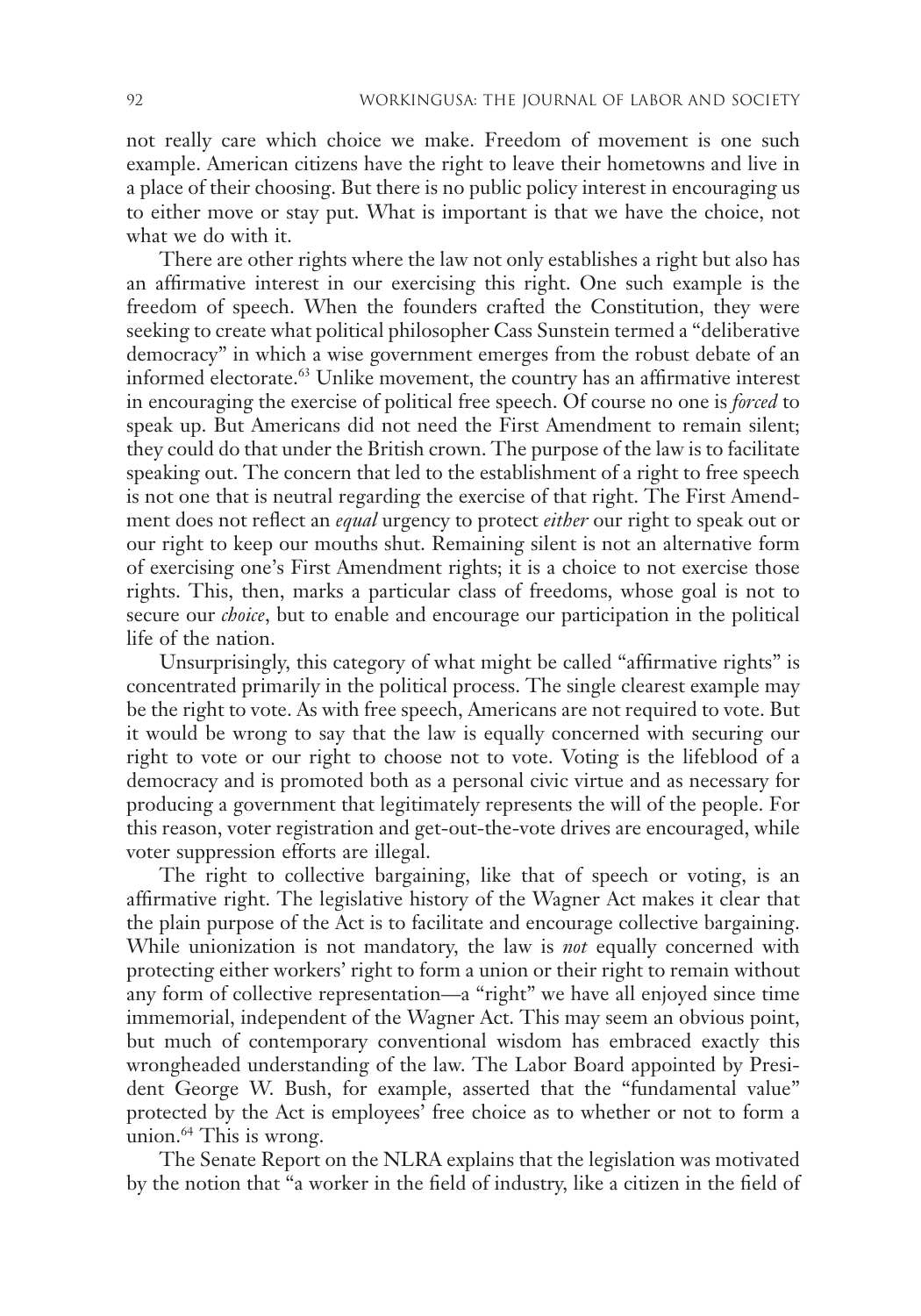government, ought to be free to form or join organizations, to designate representatives, and to engage in concerted activities."<sup>65</sup> The workplace democracy heralded by Wagner and his colleagues was not the right to choose whether or not to organize. It was, instead, unionization itself—the right of workers to "self-organization . . . to bargain collectively through representatives of their own choosing."66 In this sense, the attention devoted to the question of NLRB balloting is radically misplaced. Business lobbies and conservative officials have voiced great concern over the democratic nature of the process of choosing unionization, but appear utterly unconcerned with the democratic nature of the workplace following that choice. Indeed, their clear preference is that workers choose to forego the right to collective bargaining and instead continue toiling in a workplace that lacks any democratic process whatsoever—in other words, a workplace exactly identical to those Wagner witnessed *before* drafting his law. A company where workers have been convinced to forego self-representation is not one that has embraced the Act in its own way. It is rather one that has entirely evaded Wagner's vision of expanding democracy and has managed to remain an unreconstructed autocracy, the same as if the NLRA had never been penned.

Why would collective bargaining be promoted as an affirmative right? Simply put, the Wagner Act intended to introduce a measure of democracy into the workplace. That measure of democracy *is* unionization. If workers vote to form a union, it is the first of many votes they will cast. They will vote on who they want for union officers, who should be on their negotiating committee, what proposals to present to management, and whether to accept or reject management's proposals. They will be voting continuously, every few years, for as long as they remain in the workplace. By contrast, if workers vote against unionization, it will be the last vote they ever cast. A "no" vote is a vote to never vote again. Thus, the measure of democracy that Wagner sought was not the right to vote in NLRB elections, but the right to actually create a union and thereby create a lasting democratic structure within the firm.

Political scientists have coined a phrase for an election in which people are asked to vote to do away with their own electoral rights: "one person, one vote, one time." It is not unheard of for dictators to be voted into office. In Czechoslovakia, voters in 1948 voted in a free and fair election to elect a Stalinist government; and they never had another open election for forty years. The phrase "one person, one vote, one time" originates from the Bush State Department in the early 1990s, expressing that administration's concerns for the Middle East following the rise of Islamist parties in Algeria and elsewhere. The U.S., they explained, does not support a system under which people are asked to vote in democratic elections for a party that does not itself believe in democracy and that, once in office, is likely to abolish future elections. $67$ 

Management antiunion campaigns are explicitly promoting a system of "one person, one vote, one time." They focus intense pressure on one political moment in order to convince workers to relinquish the right to ever vote again. For the same reasons that the Bush administration deplored such elections abroad, the Wagner Act looks with disfavor on them in the workplace. Workers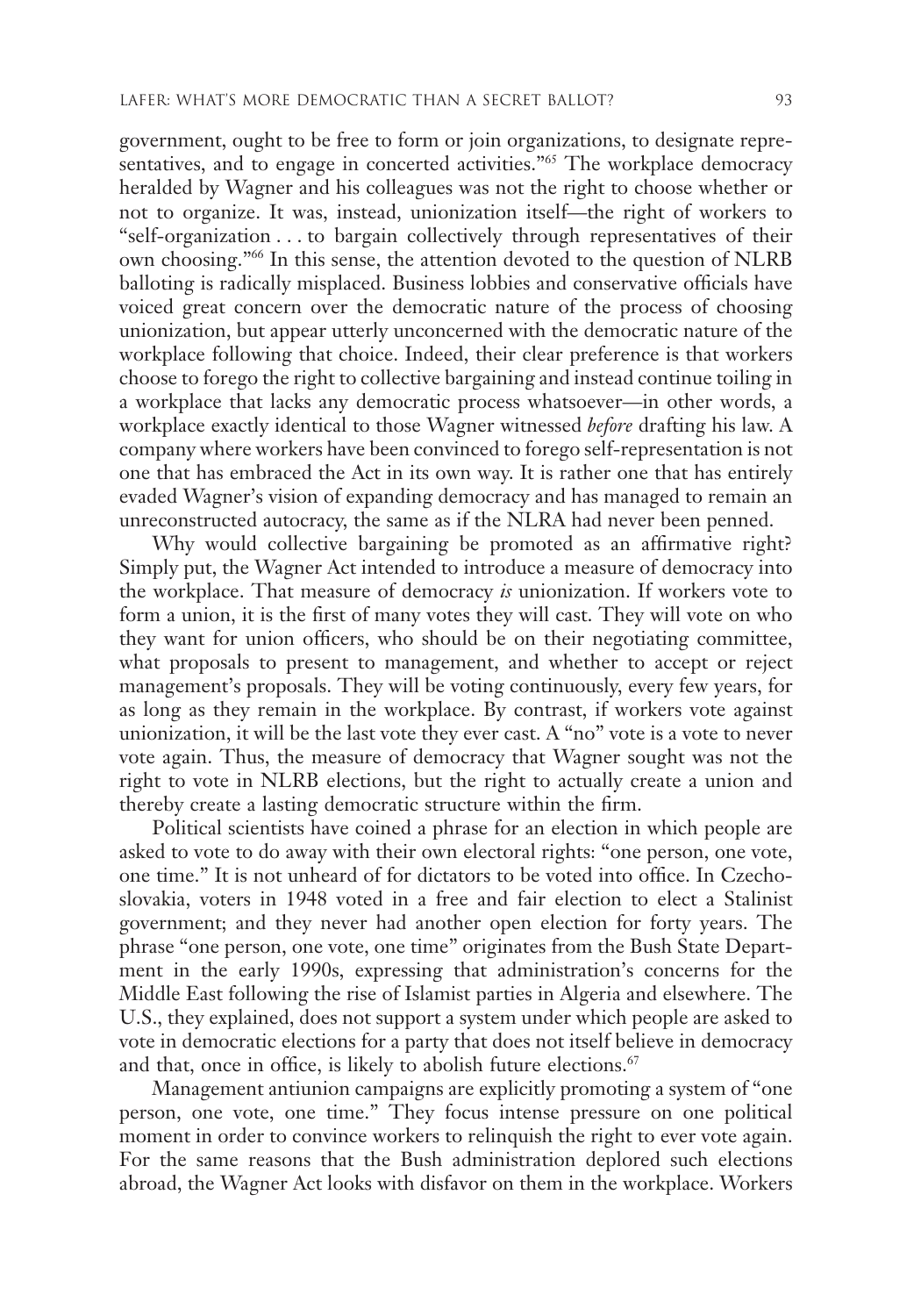are not required to unionize, but the law promotes unionization as an affirmative right precisely because it marks the creation of a democratic process within the firm.

For this reason, to the extent that majority sign-up makes unionization easier, it is not merely furthering the interests of workers or unions; it is furthering the goals of federal policy. As long as workers' signatures are not the product of deception or coercion—and this is easily verified—the logic of the Wagner Act is to make it as easy as possible for workers to form unions. Because this, and this alone, is the realization of Wagner's vision of finally introducing the principles of American democracy into the workplace.

## **Conclusion**

In conclusion, the evidence discussed earlier points to the dramatically undemocratic nature of NLRB elections and to the modest but significant ways in which majority sign-up will make this a more free and fair system. Furthermore, it should now be clear that the analogy between union formation and electoral politics does not ultimately hold up and that when we understand the type of democratic act that unionization is, we also understand the logic of forming unions through public statements of support. Finally, it has often been argued that if majority sign-up makes unionization easier, this fact should be irrelevant to debates over democratic procedure. A close examination of the Wagner Act shows that making unionization easier is in itself an act of democracy promotion within the workplace and is exactly the embodiment of the political vision that drove Wagner and his colleagues.

While it is understandable that the self-interest of employer associations may lead them to defend the current system and resist majority sign-up, this stance cannot be grounded in democratic principle. For all the reasons discussed, if one's goal is simply the advancement of American democratic practice into the work world, it is clear that majority sign-up is a significant step forward from the failed regime of the NLRB.

**Gordon Lafer**, a political scientist, is an associate professor at the University of Oregon's Labor Education and Research Center, and a Resident Scholar at the Wayne Morse Center for Law and Politics. He is writing a book about labor law and democratic theory. Address correspondence to Gordon Lafer, Labor Education and Research Center, University of Oregon, 1675 Agate St., Eugene, OR 97403. Telephone: 011 (541) 346-2786. E-mail: [glafer@uoregon.edu](mailto:glafer@uoregon.edu)

#### **Notes**

The author would like to thank American Rights at Work, which has provided funding for this research.

1.<http://www.unionfacts.com/ads.cfm>

<sup>2.</sup> See, for example, Mark Mix, "Why Not Liberate the American Worker," *Wall Street Journal*, December 31 2005. Mix is president of the National Right to Work Foundation.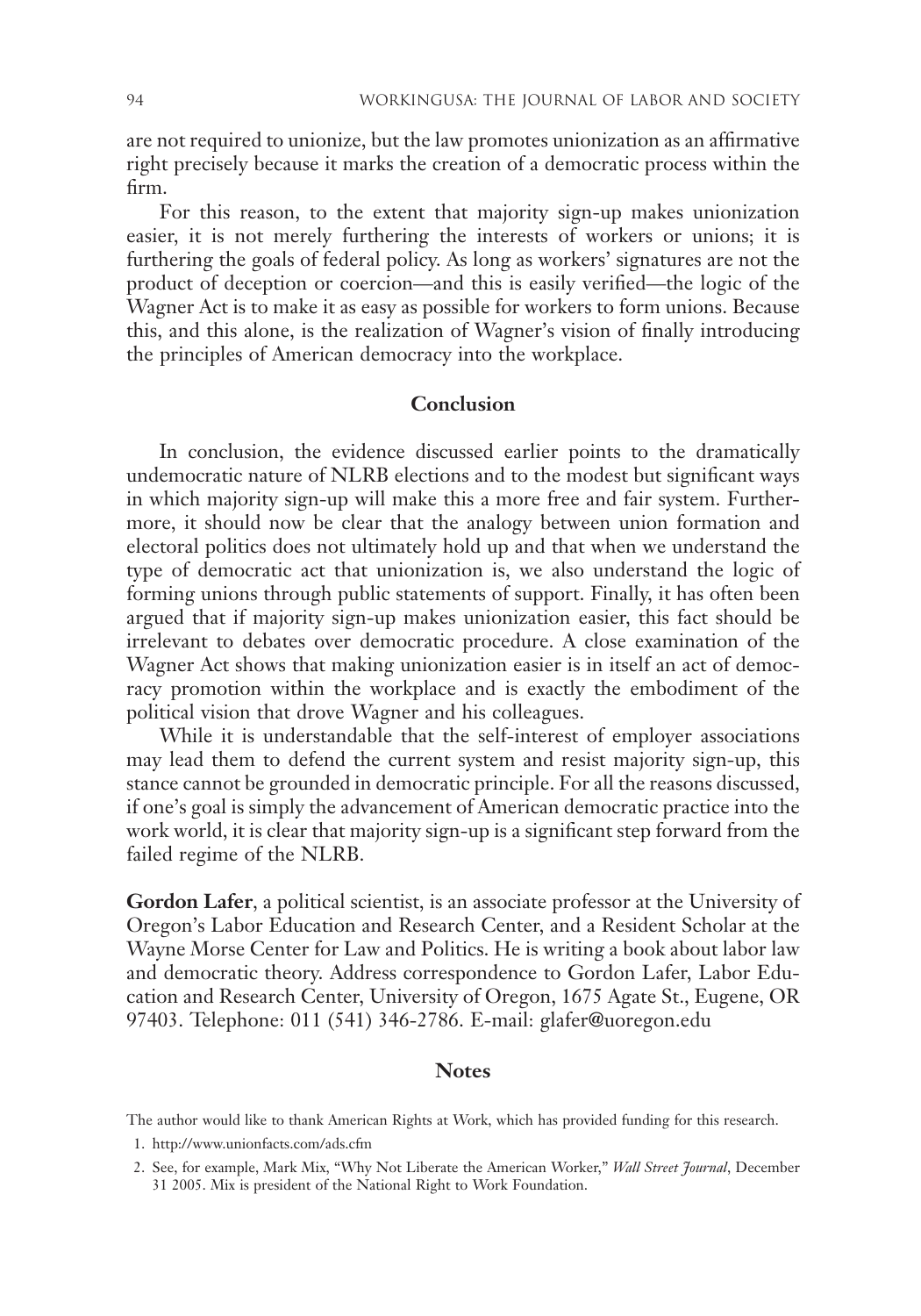#### LAFER: WHAT'S MORE DEMOCRATIC THAN A SECRET BALLOT? 95

- 3. *Dana Corporation*, Decision on Review and Order, September 29, 2007, 351 NLRB No. 28, at 4.
- 4. *Dana Corporation*, Decision on Review and Order, September 29, 2007, 351 NLRB No. 28, at 6.
- 5. The Dunlop Commission on the Future of Worker–Management Relations, *Report and Recommendations*, 1994, 47.
- 6. Al DeMaria's newsletter informs managers that the NLRB has ruled that calling union supporters "the enemy within" or "troublemakers" and issuing the paycheck warning are all examples of non-coercive, legally acceptable speech. See "Question and Answer: 'The Enemy Within,' " *Management Report* 26.5 (2003): 8; and "From the Editor: Proper and Improper Communications," *Management Report* 27.6 (2004): 3 (citing *Fern Terrace Lodge*, 297 NLRB 8 [1989]).
- 7. Bush first used this term to characterize his narrow win over Ronald Reagan in the 1980 Iowa Republican Party caucuses. Cited in Mark O. Hatfield, Senate Historical Office, Vice Presidents of the United States, 1789–1993, U.S. Government Printing Office, Washington, DC, 1997, 529–38. Accessed October 14, 2005 at [http://www.senate.gov/artandhistory/history/resources/pdf/george\\_bush.pdf](http://www.senate.gov/artandhistory/history/resources/pdf/george_bush.pdf)
- 8. Kilgour, 259, notes that longer elections help whittle away union support. "Some [loss of union support] may be due to the employees becoming discouraged as the elections is postponed. And some may be due to the replacement of union supporters by more carefully selected nonunion employees as a result of normal turnover."
- 9. *UnionkNOw*, September 2001, quoted in Logan 2003, 8, fn. 28.
- 10. Levit, 1993, 58.
- 11. Ibid.
- 12. Kilgour, 261.
- 13. This case is discussed in Theodore 2005, 14.
- 14. Dunlop Commission Final Report, 41–2.
- 15. Levitt, 1993, 13.
- 16. While it is illegal for companies to hold mandatory meetings in the last twenty-four hours before a vote, it is standard practice for employers to invite all workers to a company dinner the night before the vote, at which they engage in last-minute antiunion politicking. Although the dinner is paid for by the company, and employees are urged to attend, attendance is not mandatory, and therefore the NLRB rules that such events are legal even within the final twenty-four-hour period. A sense of why employees may feel compelled to attend these non-mandatory dinners may be gleaned from the text of an invitation suggested by members of the Jackson Lewis firm in Lewis and Krupman, 200: "Dear Fellow Employee: You and your spouse are cordially invited to attend a special Employee Dinner Meeting to be held next week on Thursday evening starting at 6:00 pm. Important announcements of special significance to all employees and their families will be made immediately following the dinner. The program will be concluded at 9:00 pm. Tickets are enclosed. Sincerely, . . . General Manager."
- 17. Jackson Lewis et al., 205, explain that "the employer should arrange to escort the union representatives to the conference to avoid any last-minute union campaigning."
- 18. *Quest International*, 338 NLRB no. 123, discussed in "Campaign Workshop: Stationing Security Guard and Guard Dogs on Premises During Election," *Management Report*, vol. 26, no. 12, (December 2003): 4. A regional hearing officer ruled the employer's behavior illegal, but the full board overturned this decision on appeal, partly by insisting that it was up to the union to prove that a determinative number of employees changed their votes as a result of the increased security presence.
- 19. Until relatively recently, it was common for employers to hold an election-day raffle in which every employee who showed up to vote would be entered in a drawing for company-bought prizes. This was ruled illegal in 2001 but was widely practiced until that time. "Get-out-the-Vote Raffle Is Unlawful," *Management Report* vol. 24, no. 5 (May 2001): 8.
- 20. Kilgour, 291, for instance, concedes that "an election conducted on 'neutral' ground would probably reduce the size of the vote in the wrong quarters." This is so, he surmises, because "union supporters are, almost by definition, more determined or dedicated than company supporters and those who remain uncommitted." Likewise, *Management Report*, vol. 24, no. 5 (May 2001): 8 notes that "a high turnout on election day generally favors the employer."
- 21. Jackson Lewis et al., 196. Jackson Lewis notes that it is legal for an employer to pay the expenses to transport absentee employees to the polls.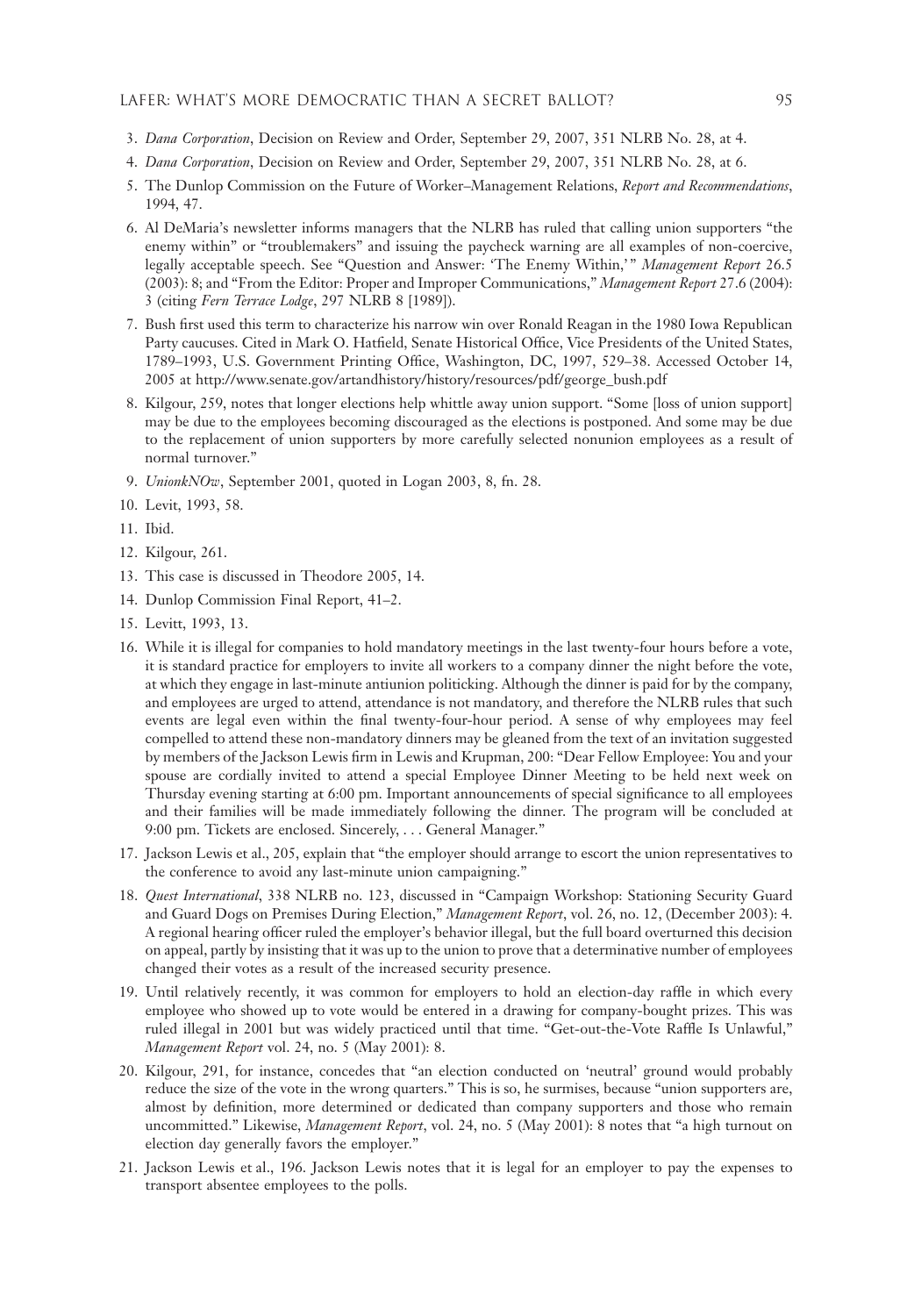- 22. Dan Hildebrand, representative of CCComplete, conversation with the author, August 8, 2005. CCComplete is the firm that provides NMB the software, technology, and voting systems to run union elections. The NMB's own acting director of the Office of Legal Affairs, Mary Johnson, explained that the NMB had "done a lot of research and feel the system is very secure." Quoted in "NMB Will Launch Telephone Balloting in Representation Elections Sept. 30," *Daily Labor Report*, September 26, 2002. Bureau of National Affairs.
- 23. Richard H. Wessels, "NLRB Makes Mail Ballots Easier," Wessels & Pautsch, P.C., May 16, 2002. [http://www.w-p.com/page.asp?type=articles&id=121,](http://www.w-p.com/page.asp?type=articles&id=121) accessed August 5, 2005. Employer opposition to mail ballots is also discussed in Levitt, 1993, 108, 112; and Levine 2005, 25–6.
- 24. "Reasons Employers Should Resist Mail Ballots," *Management Report* vol. 23, no. 4 (April 2000): 4–5.
- 25. The disingenuousness of this argument is evident in the fact that while mandatory dues have been abolished in the twenty-two "right to work" states, employers in these states remain as committed as ever to opposing majority sign-up.
- 26. The Labor Policy Association submitted Congressional testimony including a list of 113 cases over the past sixty years purporting to document union coercion or deception involved in card-signing efforts. However, the record on these cases reveals that union misconduct was found in only forty-two of them. Daniel Yager, "Testimony before the Subcommittee on Workforce Protections, Committee on Education and the Workforce, United States House of Representatives, Hearing on Compulsory Union Dues and Corporate Campaigns," Washington, DC, July 23, 2002. The identical list is included in the HR Policy Association's *Policy Brief: Mistitled "Employee Free Choice Act" Would Strik Workers of Secret Ballot in Union Representation Decisions*, Washington, DC, January 29, 2004. The record of forty-two cases over sixty years stands in stark contrast to the over 30,000 employees who received backpay as a result of illegal antiunion discrimination in 2005 alone.
- 27. Oregon adopted vote-by-mail as the sole and universal form of voting for all elections in 1998. A recent assessment concluded that vote-by-mail systems "result in a more accurate count" than other systems. Paul Gronke, *Ballot Integrity and Voting by Mail: The Oregon Experience*, Early Voting Information Center, Reed College, June 2005, 2. There are now twenty-five states that place no restrictions on vote-by-mail, aka "absentee" balloting. "Voting by Mail," Editorial, *San Diego Union-Tribune* (May 2, 2005), [http://](http://www.signonsandiego.com/uniontrib/20050502/news_mz1ed2top.html) [www.signonsandiego.com/uniontrib/20050502/news\\_mz1ed2top.html,](http://www.signonsandiego.com/uniontrib/20050502/news_mz1ed2top.html) accessed October 19, 2005.
- 28. Jennifer Jason. Testimony and questioning is contained in *Hearing before the Subcommitee on Health, Education, Labor and Pensions of the Committee on Education and Labor, U.S. House of Representatives, 110th Congress, 1st Session, Hearing Held in Washington, DC, February 8, 2007*. Serial No. 110-04, 2007.
- 29. Charles Morris, *The Blue Eagle at Work: Reclaiming Democratic Rights in the American Workplace* (Ithaca, NY: ILR Press, 2004).
- 30. Levitt, 1993, 126.
- 31. *The Unanimous Declaration of the Thirteen United States of America*, [http://www.earlyamerica.com/](http://www.earlyamerica.com) earlyamerica/freedom/doi/text.html, accessed November 26, 2007.
- 32. Lews and Krupman, 89.
- 33. Alfred T. DeMaria, *The Supervisor's Handbook on Maintaining Non-Union Status* (New York: Executive Enterprises, Inc., 1986), 29–30.
- 34. Levitt, 1993, 2.
- 35. Since it is illegal, employers generally avoid using the word "futile" when attacking unionization. However, this does not stop them from talking about futility as a communication goal in internal communications. The Sodexho corporation's manual for managers, for instance, suggests a list of "potential disadvantages of union membership" for supervisors to convey to their subordinates, including "Futility of Bargaining Process." Sodexho, 1998, 1.
- 36. *Management Report*, vol. 23, no. 2, February 2000, 5, "Mock Negotiations: An Excellent Campaign Tactic." In National Health Care, Ltd., 327 NLRB No. 195, the Labor Board ruled this tactic illegal. However, 6th Circuit Court of Appeals overturned the board and found that the skit was within the employer's legal rights.
- 37. *Management Report*, vol. 27, no. 3, March 2004, 3–4, "From the Editor."
- 38. *Management Report*, vol. 27, no. 11, November 2004, 6, "Sample 25-Hour Speech."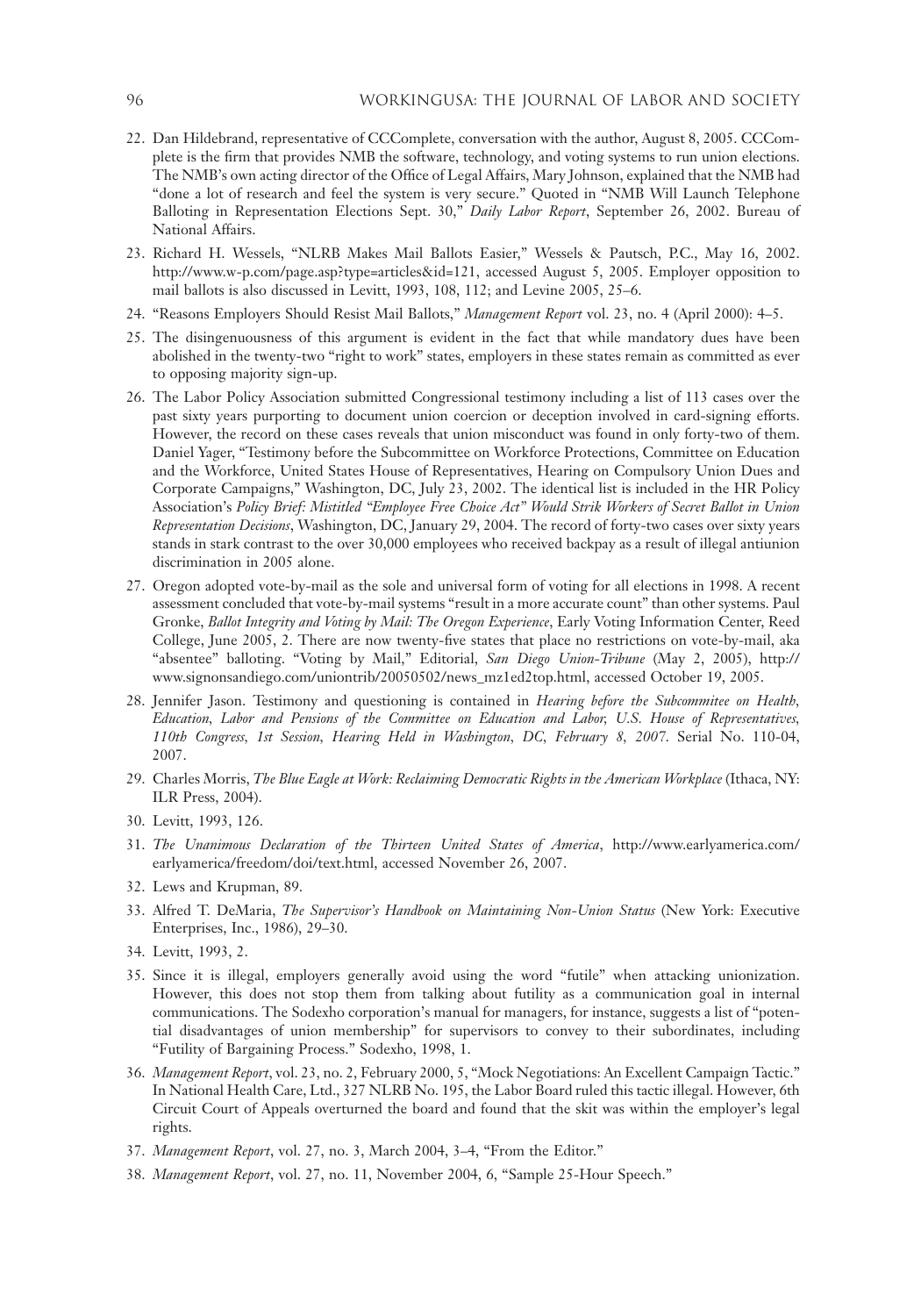- 39. Lawrence Mishel and Matthew Walters, *How Unions Help All Workers*, Briefing Paper, Economic Policy Institute, Washington, DC, 2003. Mishel and Walters's analysis is based on a series of studies of the union premium, drawing primarily on data from the Current Population Survey of the U.S. Census Bureau.
- 40. This statement was from the owner of Lundy Packing, in Clinton, North Carolina, cited in Cohen and Hurd, 1998, 183.
- 41. Statement is from owner of Home Style Foods in Hamtrack, Michigan, quoted in Hurd and Uehlein, 1994, 63. In a memo to employees of Crown Cork and Seal, reproduced in Hurd and Uehlein, 1994, 65, employees were warned well before the vote that "if there is an election and the [union] win[s], the company would challenge the results. . . . This means that the company would nullify the need to negotiate with the [union]. 7. If the [union] does not like the company's refusal to negotiate, it would have to file ULP charges—the company would appeal to the NLRB and the court of appeals. This process could take two years or more."
- 42. Cohen and Hurd, 1998, 182. Case is Teksid Aluminum in Dickson, Tennessee.
- 43. Cohen and Hurd, 1998. The study is based on interviews with 320 NCR computer technicians. There had been both a history of antiunion communication from the company, and deunionization within NCR over the previous decades, as well as Communications Workers of America (CWA) organizing efforts ongoing. So by the time the campaigns happened in which these workers were interviewed, they had already been operating in an atmosphere framed by efforts on both sides. Out of 1,500 customer engineers in the nine regions of NCR that had active union-affiliated employee associations, the authors drew a representative sample of 500, of whom 320 completed interviews.
- 44. Cohen and Hurd, 1998, 190. 39.4 percent gave this response.
- 45. Cohen and Hurd, 1998, 191.
- 46. Quoted in Phillips-Fein, 1998.
- 47. 1988 Gallup poll, reported in Dunlop Commission, *Fact Finding Report*, 72.
- 48. 1991 Fingerhut poll, reported in Dunlop Commission, *Fact Finding Report*, 72.
- 49. Dunlop Commission *Fact Finding Report*, 75 reports that over the period 1977–91, roughly 30 percent of nonunion workers stated that if an NLRB election were held at their workplace, they would vote "yes." The commission's own survey (Final Report, 39) found that 32 percent of unorganized workers would vote for a union. Cingranelli, 2004, 8, reports that a 2002 poll conducted for the AFL–CIO found that half of all nonmanagerial employees would vote for a union if they had the opportunity. Interestingly, Freeman and Rogers, 1999, 59, found that an even higher share of workers supported the substance of unionization if it was not called a "union." A majority of all workers they surveyed said they want an organization in which "either management or employees can raise problems for discussion as opposed to one in which management alone decides the problems that should be discussed"; "employees and management have to agree on decisions as opposed to one in which management makes the final decision about issues"; "conflicts are resolved by an outside arbitrator rather than by management"; and "employee representatives are elected or volunteer themselves rather than being chosen by management."
- 50. Comstock and Fox, 1994.
- 51. Ibid., 92.
- 52. Ibid., 98. Freeman and Rogers, 1999, 62, likewise found that among nonunion workers who wished they had one, 55 percent believed that "management opposition" was the central reason why they had been unable to organize.
- 53. Charles I. Cohen, *Statement of the U.S. Chamber of Commerce before the Senate Subcommittee on Labor, Health and Human Services, and Education of the Committee on Appropriations*, July 16, 2004. Published by the U.S. Chamber of Commerce at [http://www.uschamber.org,](http://www.uschamber.org) accessed September 16, 2005.
- 54. Burke Group, 2005.
- 55. Jackson Lewis et al., 1997, 87. In 2005, the Jackson Lewis website advertised a seminar on "How To Stay Union-Free In the 21st Century," which included a session entitled "Pre-Petition: How to Lawfully and Effectively Shut Down Organizing Once It Starts." [http://www.eeiconferences.com/unionagenda.](http://www.eeiconferences.com/unionagenda) Accessed July 7, 2005.
- 56. For instance, notorious New York attorney Alfred DeMaria insists that "employers should be prepared to nip union-card signing in the bud." ("From the Editor: Speech to Employees at the First Sign of Union Activity," *Management Report for Nonunion Organizations*, vol. 27, no. 3 (March 2004): 4.) The newsletter